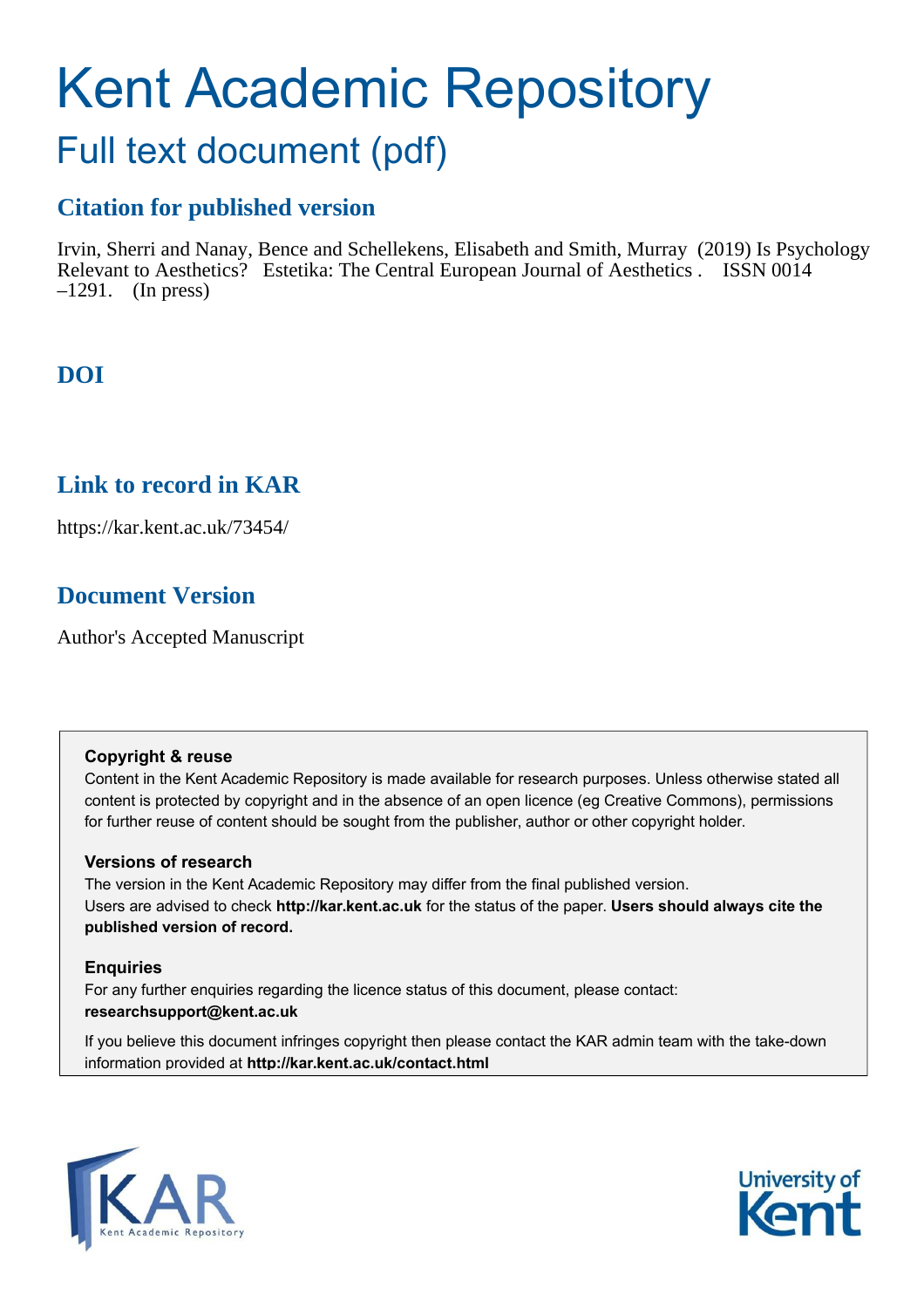#### **IS PSYCHOLOGY RELEVANT TO AESTHETICS? A SYMPOSIUM**

#### **INTRODUCTION**

#### *MURRAY SMITH*

The symposium published here began life as a somewhat unusual 'author meets critics' session at the British Society of Aesthetics annual conference, St Anne's College, Oxford, on 16 September 2016 – unusual inasmuch as the focus was not on a single book, but on two books exploring different but related themes. In addition, rather than encompassing all of the issues these two books address, the session focused on one general question that both books explore in some depth: is psychology relevant to aesthetics?

When George Dickie posed the very same question in 1962, he answered with a resounding 'no', and many others have taken and still hold a similar view. But a naturalistic approach to aesthetics, drawing on the knowledge and methods of the sciences and especially the cognitive sciences, has a long history and is experiencing a resurgence in contemporary aesthetics. Dickie, who was responding to an earlier wave of naturalism over the first half the twentieth century, concludes his essay with a kind of invitation and challenge: no-one, he argues, has 'made clear how any specific psychological information is relevant to [aesthetic] problems. Not only has this matter not been made clear in any specific instance, but no one appears to have any idea what sort of procedure should be followed to establish the relevance relation under discussion.<sup>'1</sup> The BSA 'double header' panel took up Dickie's invitation, exploring two distinctive, positive answers to the question he had posed.

Bence Nanay's *Aesthetics as Philosophy of Perception* explores various ways in which philosophy of perception is a useful tool in relation to a number of questions in aesthetics, with special emphasis on the concept of attention.<sup>2</sup> Nanay argues that attention plays a crucial but underexplored role in a number of aesthetic phenomena, including our engagement with art. In order to apply the conceptual apparatus of philosophy of perception, including those parts of it concerned with attention, however, we need to be conversant with the psychological findings about attention and about perception and the mind in general. In other words, Nanay proposes an indirect use of psychology in aesthetics: aesthetics would benefit (and has historically benefited) from closer attention to the philosophy of perception. And the philosophy of perception we draw upon should

<sup>1</sup> George Dickie, 'Is Psychology Relevant to Aesthetics?', *Philosophical Review* 71 (1962): 302.

<sup>2</sup> Bence Nanay, *Aesthetics as Philosophy of Perception* (Oxford: Oxford University Press, 2016).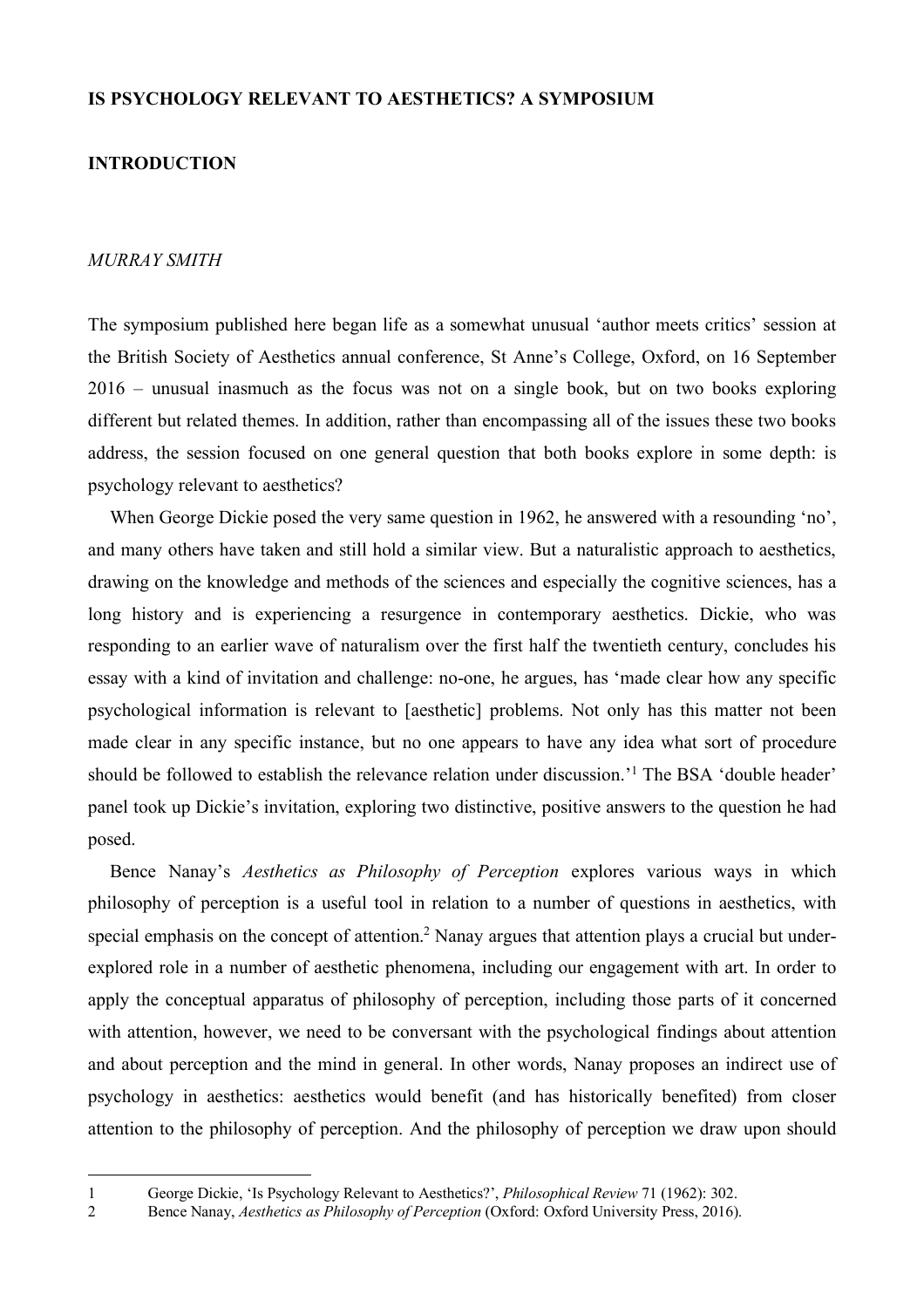be consistent with and informed by the empirical sciences of the mind, especially psychology. In short, the relevance of psychology for aesthetics is mediated by philosophy of perception. Many case studies of such a methodology are given in his book, from the distinction between focused and distributed attention to debates about the cognitive penetrability of perception and cross-cultural variations in a range of perceptual phenomena.

Murray Smith's *Film, Art, and the Third Culture: A Naturalized Aesthetics of Film* aims to articulate a 'third cultural', naturalized aesthetics integrating humanistic with scientific methods, with a particular focus on aspects of emotional response to films and other aesthetic objects.<sup>3</sup> Smith argues that we are best placed to understand and explain our experience of artworks – including our emotional responses to them – by exploring the interconnections among the three different types of evidence at our disposal in relation to mental phenomena in general: phenomenological, psychological, and neuroscientific evidence. This model of 'triangulation' is explicated by Smith via case studies on such 'art-affects' as suspense, empathy, the startle response, and the expression and perception of emotion in the face. In seeking to relate these distinct types of evidence to one another, Smith makes the case that we need to pay attention to both the personal and subpersonal levels of psychological description – to our acts and intentions and reactions *and* the psychophysiological systems that subserve them (the distinct visual pathways for action and object recognition, the body clock, the neural mirror system, the 'affect programmes' underpinning our basic emotions, and so on). And in a manner parallel with Nanay, Smith argues that philosophical theorizing in relation to artistic creation and appreciation cannot proceed in isolation from psychological research. Insofar as the arts not only exploit but extend and stretch our ordinary perceptual, cognitive, and emotional capacities, affording us experiences that generally do not arise in ordinary settings, aesthetic theory must at once be attentive to the psychology of ordinary human behaviour, and work towards a psychology of specifically aesthetic behaviour. Triangulation, then, articulates the 'relevance relation' that Dickie seeks: psychology is relevant to aesthetics because aesthetic experience is a species of conscious mental activity, and such activity is best illuminated by seeking consilience among the three types of evidence available to us.

While the two books have somewhat different foci, both discuss aspects of Dickie's sceptical arguments concerning psychology and the aesthetic attitude,<sup>4</sup> and both pay notable attention to film. Smith's book sets out its arguments about film alongside parallel exploration of other media and artforms; Nanay's study ranges widely across the arts and other domains of aesthetic experience, while paying considerable attention to film. Both books orient themselves towards metaphysics and

<sup>3</sup> Murray Smith, *Film, Art, and the Third Culture: A Naturalized Aesthetics of Film* (Oxford: Oxford University Press, 2017).

<sup>4</sup> Indeed Smith refers to Nanay's arguments in this regard: ibid., 31–32.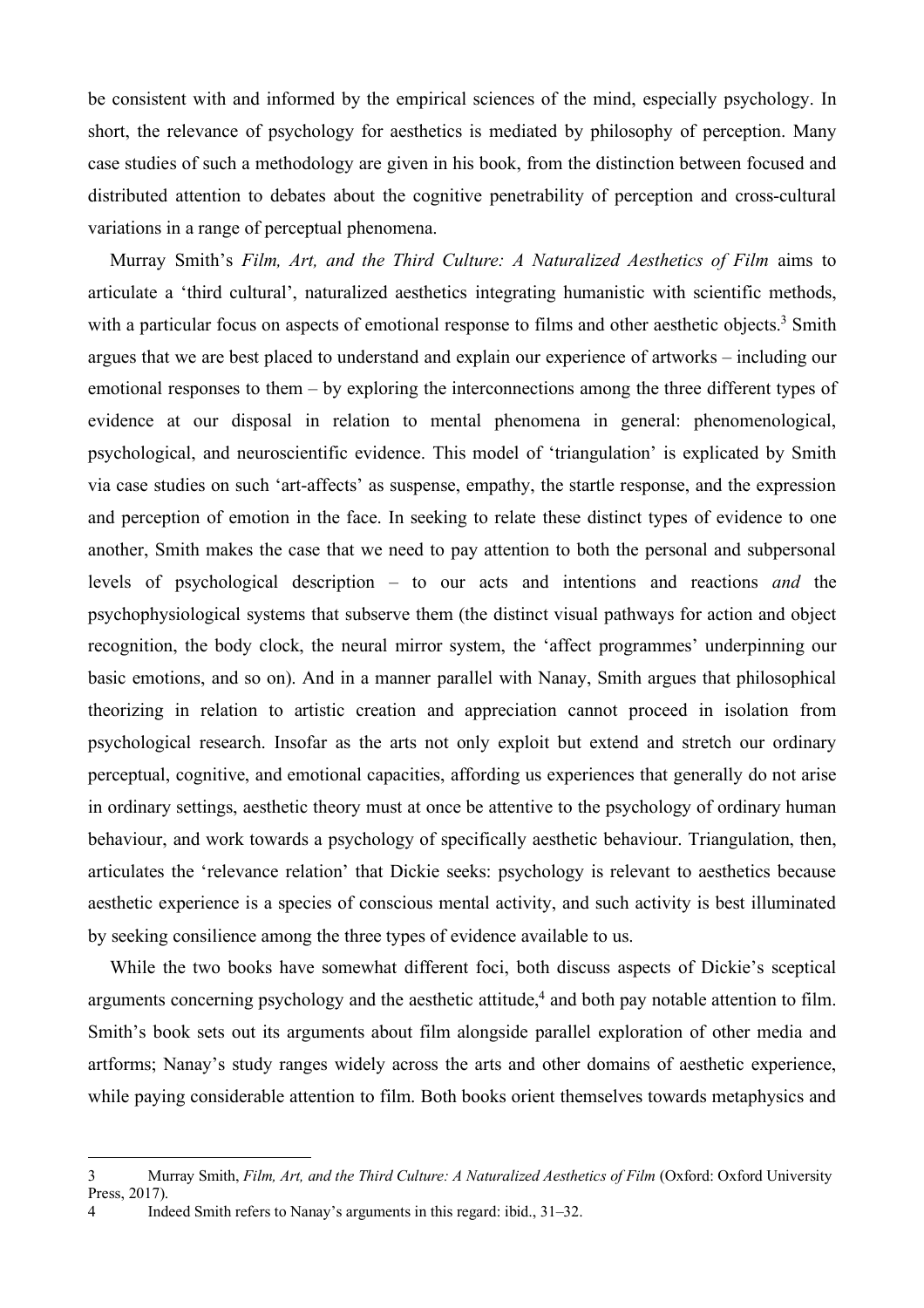epistemology, broadly construed, rather than towards questions of value.<sup>5</sup> Sherri Irvin and Elisabeth Schellekens each provide a commentary which reflects on aspects of both books, commentaries which – among other things – make salient the shared concerns and points of convergence between the two books, including a focus on aesthetic attention and experience, and (as Schellekens puts it) the 'metaphilosophy of aesthetics'.<sup>6</sup> As Schellekens also notes, both books seek to establish 'generous frameworks of communication and reference' with the sciences and other branches of philosophy with which they engage, in contrast to the parallel but rather separate conversations of the past.<sup>7</sup> To that extent, the ambition of both books is to create a space for an authentic third culture. Nanay and Smith each provide a response to the two commentaries, once again reflecting on the points of similarity and difference between their respective books, as well as responding to the comments of Irvin and Schellekens.

> Murray Smith Department of Film, University of Kent, Canterbury, Kent CT2 7UG, United Kingdom M.S.Smith@kent.ac.uk

#### **BIBLIOGRAPHY**

Dickie, George. 'Is Psychology Relevant to Aesthetics?' *Philosophical Review* 71 (1962): 285–302. Nanay, Bence. *Aesthetics as Philosophy of Perception*. Oxford: Oxford University Press, 2016.

- ––––––. 'Responses to Irvin and Schellekens.' *Estetika: The Central European Journal of Aesthetics* 56 (2019): xxx.
- Schellekens, Elisabeth. 'Is Psychology Relevant to Aesthetics? Some Comments on Nanay's *Aesthetics as Philosophy of Perception* and Smith's *Film, Art, and the Third Culture*.' *Estetika: The Central European Journal of Aesthetics* 56 (2019): xxx.
- Smith, Murray. *Film, Art, and the Third Culture: A Naturalized Aesthetics of Film*. Oxford: Oxford University Press, 2017.

<sup>5</sup> Bence Nanay, 'Responses to Irvin and Schellekens', *Estetika: The Central European Journal of Aesthetics* 56 (2019): xxx.

<sup>6</sup> Elisabeth Schellekens, 'Is Psychology Relevant to Aesthetics? Some Comments on Nanay's *Aesthetics as Philosophy of Perception* and Smith's *Film, Art, and the Third Culture*', *Estetika: The Central European Journal of Aesthetics* 56 (2019): xxx.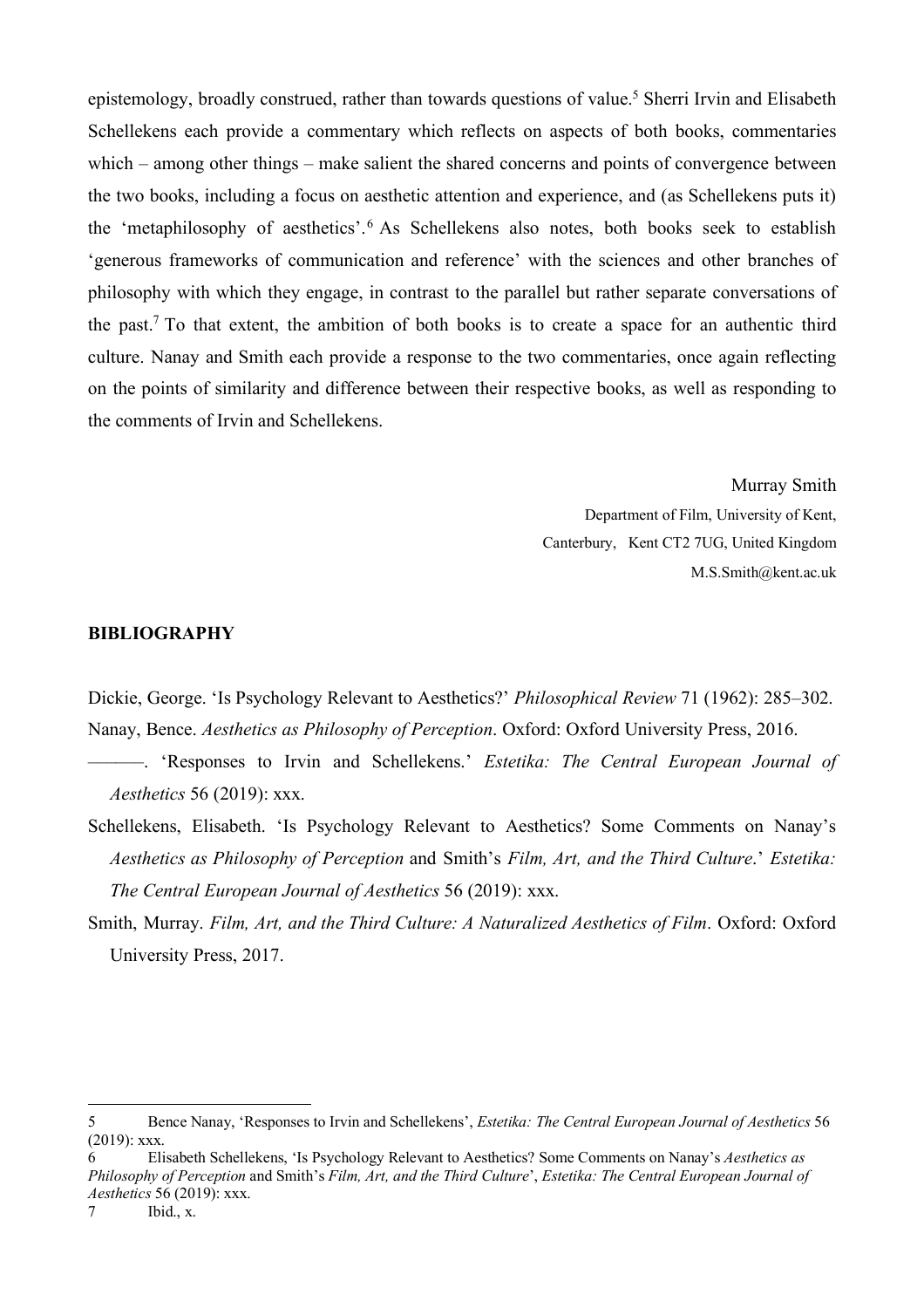#### *FILM, ART, AND THE THIRD CULTURE* **– PRÉCIS**

#### *MURRAY SMITH*

 $\overline{a}$ 

*FACT*<sup>8</sup> takes as its starting point a historical coincidence: at the time of the completion of the book, sixty years had passed since the publication of C. P. Snow's first published intervention on the topic of the 'two cultures', in 1956. Snow's arguments on this topic were to ignite a major intellectual debate across the next decade and beyond, highly visible in the public sphere on both sides of the Atlantic. A Cambridge physicist turned novelist and politician, Snow's career journey was integral to the view he advanced: that there was a pernicious, and worsening, divide between the 'cultures' of the natural sciences on the one hand, and the humanities ('literary intellectuals') on the other hand; and that the divide was harmful both intellectually and in terms of the practical relevance and benefits of academic research (what in Britain is now officially termed 'impact'). Snow did envisage, however, the possibility (and indeed existing pockets of) a 'third culture', in which scientists and humanists were 'on speaking terms'.<sup>9</sup> This vision of a third culture, I argue, mirrors in the public sphere the naturalistic tradition in philosophy – a tradition that, while consolidating itself under that label in the twentieth century, can be traced all the way back through the Enlightenment to Aristotle.

Naturalistically conceived, philosophy is closely aligned with science and empirical enquiry. Within the sphere of analytic philosophy, naturalism is a highly-influential, indeed probably the dominant, approach to philosophy. It has exerted some influence on aesthetics, especially in recent years, but it has been less visible in aesthetics and the philosophy of art than, say, in the philosophies of mind, science, and even ethics. Chapter 1 of *FACT*, 'Aesthetics Naturalized', reviews some of the history and sets out the case for a naturalized aesthetics. *Theory construction*, as distinct from conceptual analysis, is fundamental to a naturalistic approach, I argue – where theory construction involves a constant interplay between conceptual clarification and empirical enquiry, in contrast to the strict separation of these two activities in (at least orthodox) conceptual analysis. (It is interesting to note that Dickie, in writing of the 'myth of the aesthetic attitude' in another important essay published not long after his 'Is Psychology Relevant to Aesthetics?', was in effect pursuing theory construction by holding the concept of the 'aesthetic attitude' to an empirical

<sup>8</sup> Jerrold Levinson's poetically-licensed acronym for my *Film, Art, and the Third Culture: A Naturalized Aesthetics of Film*. Oxford: Oxford University Press, 2017 – see his commentary on the book, 'FACT is a Fact of Both Art and Life', *Projections* 12 (2018): 60–70. Levinson's piece appears as part of a symposium, comprising eleven commentaries on *FACT* along with my response.

<sup>9</sup> C. P. Snow, 'The Two Cultures: A Second Look' (1963), in *The Two Cultures*, (Cambridge: Cambridge University Press, 1998), 71.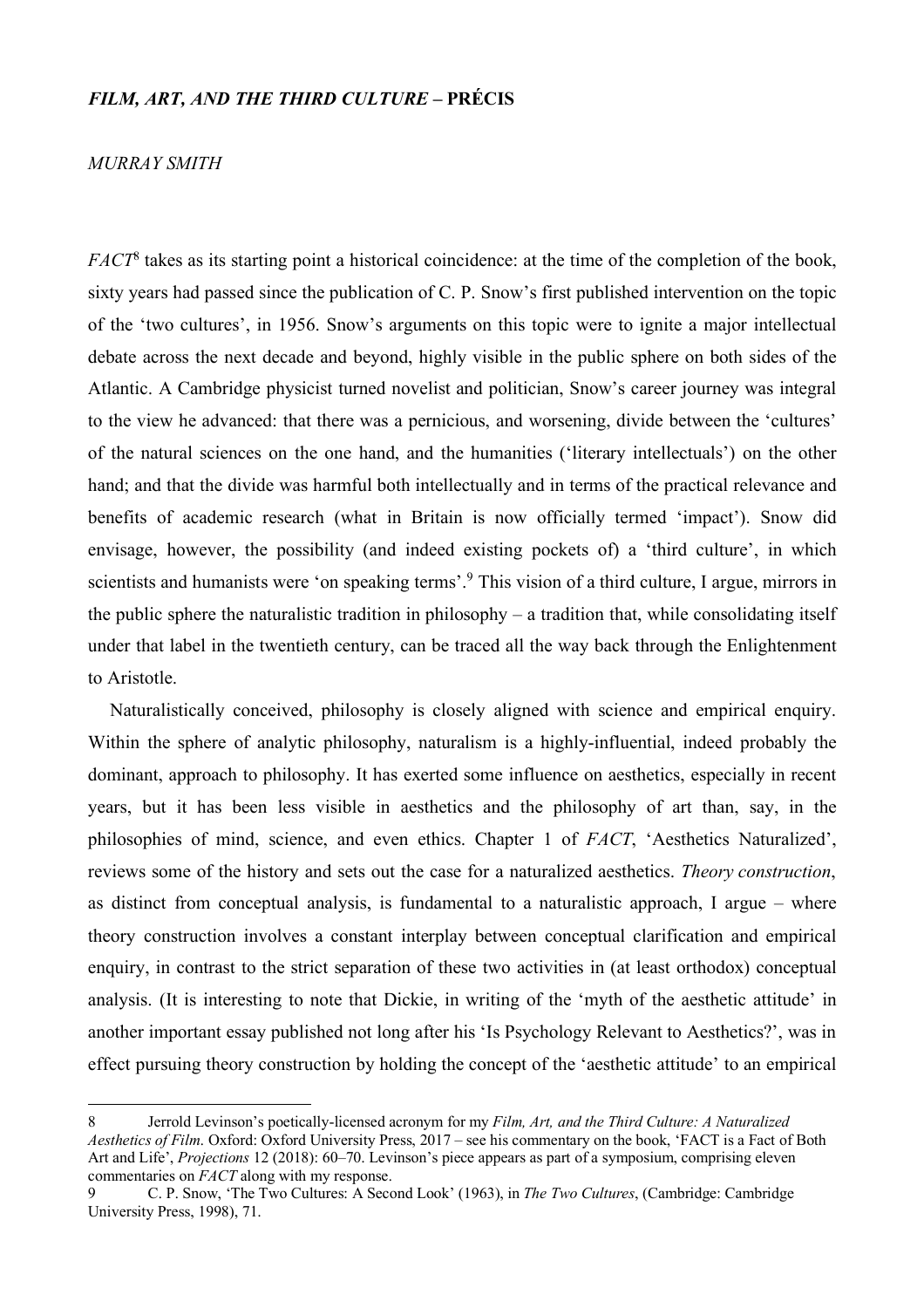as well as conceptual standard. For that is exactly what is implied by the word 'myth'; if the 'aesthetic attitude' is a myth, it is no more deserving of a place in our thinking about aesthetic experience than is miasma in our thinking about the transmission of disease.)<sup>10</sup> Chapter 1 also introduces the idea of *thick explanation*. While thick description – a well-established method in the humanities – involves a richly-contextualised description and interpretation of a human behaviour or practice, thick explanation involves the integration of the personal and subpersonal levels of description (rather than treating these as mutually exclusive or incompatible perspectives on the mind).

Chapter 2, 'Triangulating Aesthetic Experience', sets out an approach to aesthetic experience consistent with theory construction. The method of 'triangulation' involves the integration of the three kinds of evidence available to us in relation to the mind in general: phenomenological, psychological, and neurophysiological evidence. As Schellekens observes in her commentary on *FACT*, when combined these elements give us the kind of thick explanation limned in Chapter 1; and in doing so 'the door is opened to admit, at least in a limited and principled fashion, the firstperson perspective within a scientific approach to the mind'.<sup>11</sup> In the context of philosophy of mind, such triangulation occupies a middle ground between, on the one hand, radical functionalism (which gives little or no weight to the significance of neural evidence), and neurofundamentalism (which holds that, in the long run at least, the brain will tell us everything there is to know about the mind). If the eliminativism of the Churchlands constitutes an example of the latter, some of the late Jerry Fodor's skeptical writings on brain scanning provide an instance of the former. A further important feature of triangulation is that no one of the three forms of evidence is held to be more important than any other, each form of evidence, considered in isolation, having its limitations. Across the chapter, I explore and test the model of triangulation in relation to various films and a related range of aesthetic experiences, with case studies on suspense and empathy. While suspense and empathy certainly arise outside of aesthetic contexts, they are pervasive enough within the arts that we might consider them *basic aesthetic emotions.* 

Chapters 3 and 4 focus on the two types of evidence at stake in the model of triangulation which might seem most distant from one another, and most in need of defence as elements of an explanatory scheme: phenomenological and neuroscientific evidence. Chapter 3, 'The Engine of Reason and the Pit of Naturalism', considers in detail various neuroskeptical arguments, from both the philosophy of mind and philosophical aesthetics. These arguments, and various responses to them, are considered through case studies on the startle response and affective mimicry,

<sup>10</sup> George Dickie, 'The Myth of the Aesthetic Attitude', *American Philosophical Quarterly* 1 (1964): 56–65. 11 Elisabeth Schellekens, 'Is Psychology Relevant to Aesthetics? Some Comments on Nanay's *Aesthetics as Philosophy of Perception* and Smith's *Film, Art, and the Third Culture*', *Estetika: The Central European Journal of Aesthetics* 56 (2019): x; Smith, *Film, Art, and the Third Culture*, 117.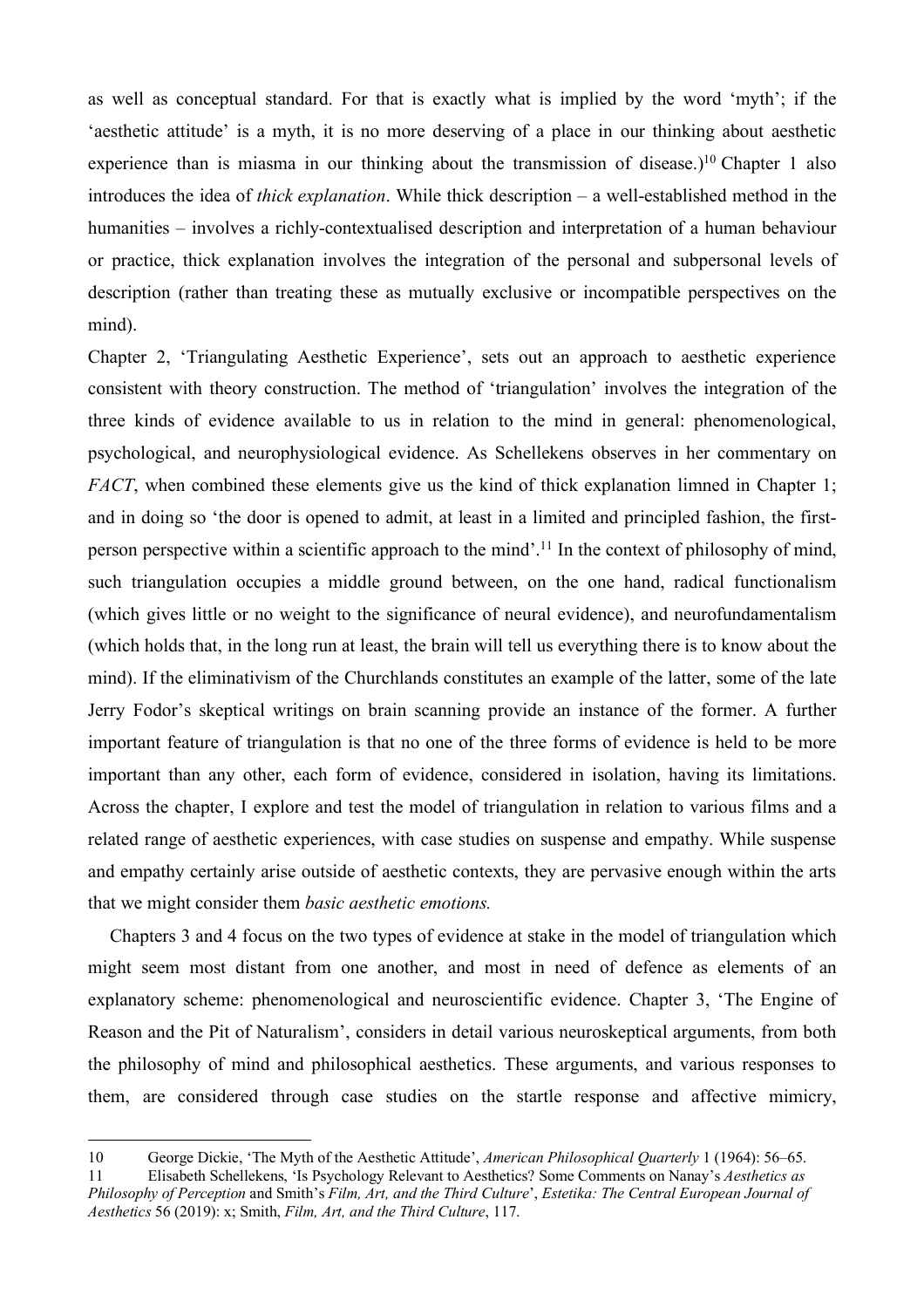demonstrating the contribution made by neuroscientific findings (especially concerning mirror neurons) to these psychological and aesthetic phenomena. Chapter 4, 'Papaya, Pomegranates, and Green Tea', turns its attention to the burgeoning field of consciousness studies, and the complex history of debate about the nature of mind and conscious experience lying behind this contemporary trend. I explore the way consciousness has been represented in various traditions of filmmaking, and the ineliminable centrality of conscious *qualia* to aesthetic experience.

Chapters 1 through 4 constitute Part I of the book, 'Building the Third Culture'. Taken together, they aim to set out and defend the idea of a third culture, as well as a set of principles and methods through which such an intellectual culture can be realised. Part II of *FACT*, 'Science and Sentiment', sets these principles and methods in motion in relation to the affective and emotional life of cinema – the ways in which films both represent and elicit emotions – as well as sustaining the theory building of Part I.

Chapter 5, 'Who's Afraid of Charles Darwin?', explores the expression of emotion in film, through gesture, posture, the voice, and above all the face, against the backdrop of Darwin's *The Expression of Emotion in Man and Animals* (1872). Here I consider the vicissitudes of Darwin's evolutionary account of emotion, including the rehabilitation and refinement of a Darwinian perspective in the hands of contemporary psychologists such as Paul Ekman and Dacher Keltner. The chapter explores the treatment of emotional expression in a range of filmmaking traditions, as well as arguments in early and classical film theory concerning the (assumed or hoped for) universality of emotion in film, especially in the 'silent' era prior to the introduction of the 'talkies'. Chapter 6, 'What Difference Does It Make?', continues to explore contemporary research on and theories of emotion, with a particular emphasis on the role of culture in emotional experience. Rejecting Hobson's choice – and the false dichotomy that stands behind it – between a narrowly biological account of emotion and a 'culturalist' perspective according to which biology plays no significant role, I defend a *biocultural* view of emotion (and by extension, of aesthetic experience). The emotion of disgust, for example, may have evolved in the first instance as a barrier against contact with and ingestion of physically harmful substances (faeces, vomit, rotten food) which hardly vary across cultures. But the bodily systems supporting such 'core' disgust can also be recruited by our higher-order belief systems, such that we can experience disgust in relation to much more variable sociocultural acts and objects. (In a similar spirit, Nanay argues that the 'the top-down influences on our perception that make perception very different in different time periods and different parts of the world […] force us to take the cultural variations of our aesthetic engagement seriously, paving the way to a truly global aesthetics'.)<sup>12</sup>

<sup>12</sup> Bence Nanay, 'Précis of *Aesthetics as Philosophy of Perception*', *Estetika: The Central European Journal of Aesthetics* 56 (2019): x.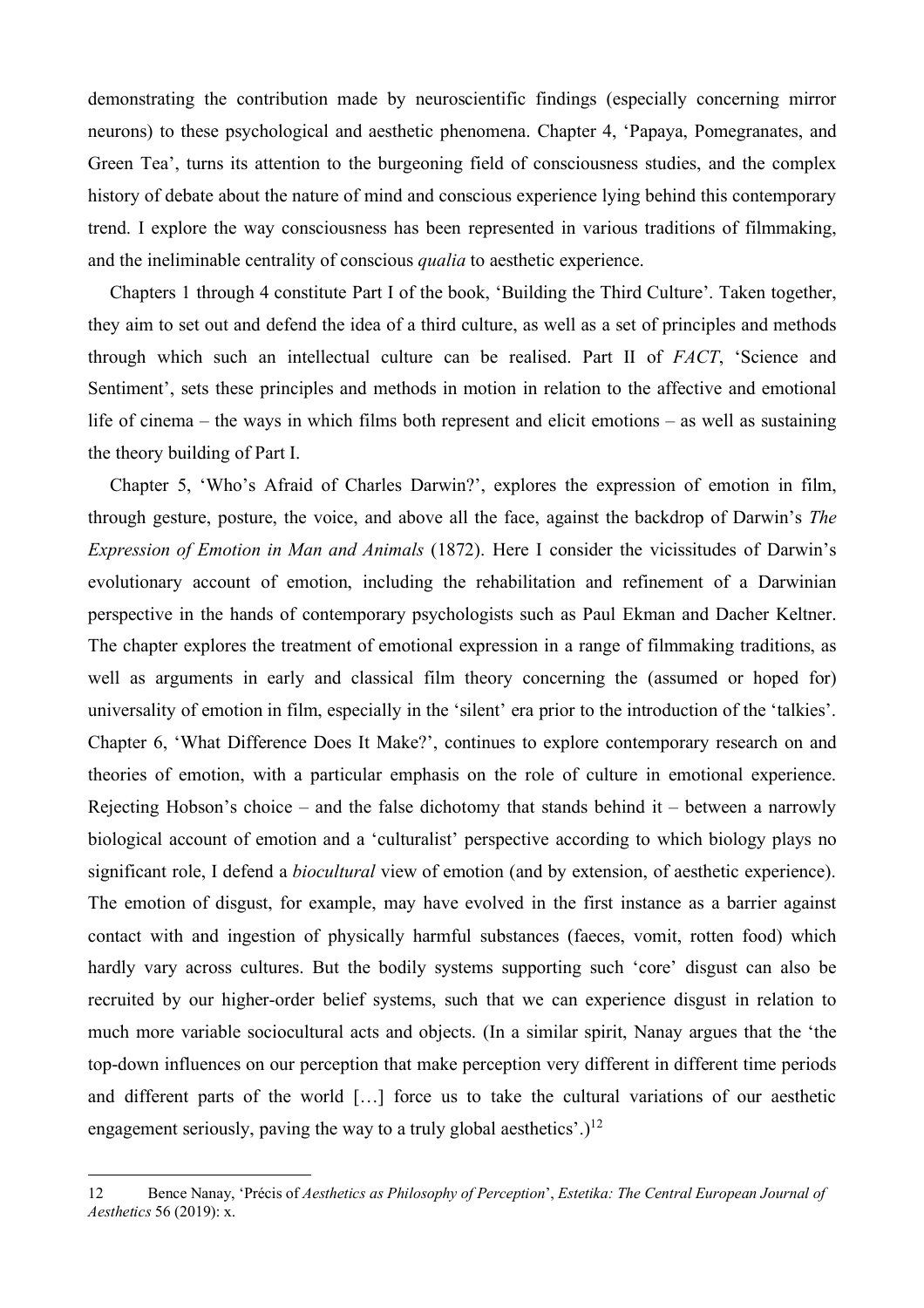Chapter 7, 'Empathy, Expansionism, and the Extended Mind', focuses on empathy and a family of related affective states, continuing the exploration of such states begun in Chapters 2 and 3, and developed in the final section of Chapter 5. Here the emphasis is both 'downward', in the direction of the neural mirroring systems which subtend aspects of empathy, and 'outward' towards the environment – the world beyond the skin and the skull into which the mind extends itself, according to advocates of the theory of the extended mind. I argue that the overlapping practices and institutions of storytelling, depiction, and 'fictioning' (creating fictions) form a major aspect of the extended mind, greatly enhancing our ability to represent and reflect on the problems – many of them ethical problems – arising from interpersonal and larger social interactions. Elaborating further on the biocultural underpinning of the theory of emotion developed across Part II, I link these practices and institutions, and the idea of the extended mind more generally, with *niche construction*: the capacity of species to adapt the environment to its needs (even as those species are subject to the pressures of natural selection, that is, to the pressure to adapt to the environment). Culture, one might argue, is nothing other than niche construction writ large.

Chapter 8, 'Feeling Prufish', pushes beyond the 'garden variety' emotions (happiness, fear, anger, and the like) which form the basis of most discussions of emotion in both the philosophy of mind and philosophical aesthetics. A comprehensive theory of emotion in film and the arts more generally needs to account for both generic emotions, which often form the basis of specific genres of art – as in the cases of comedy and horror, for example – and the more peculiar blends of emotion to which individual works often give expression. To the extent that the theory presented achieves this, it also shows how any tension between the particularizing tendency of art, and the generalizing impetus of both the sciences and of philosophy, can be reconciled. A naturalistic account of the role of emotion in art is well-placed to explain both the patterns and regularities in the world of aesthetics and the arts, as well as the particularities of individual works which at once emerge from, and stand out against the backdrop of, such regularities.

> Murray Smith Department of Film, University of Kent, Canterbury, Kent CT2 7UG, United Kingdom M.S.Smith@kent.ac.uk

#### **BIBLIOGRAPHY**

Dickie, George. 'The Myth of the Aesthetic Attitude.' *American Philosophical Quarterly* 1 (1964): 56–65.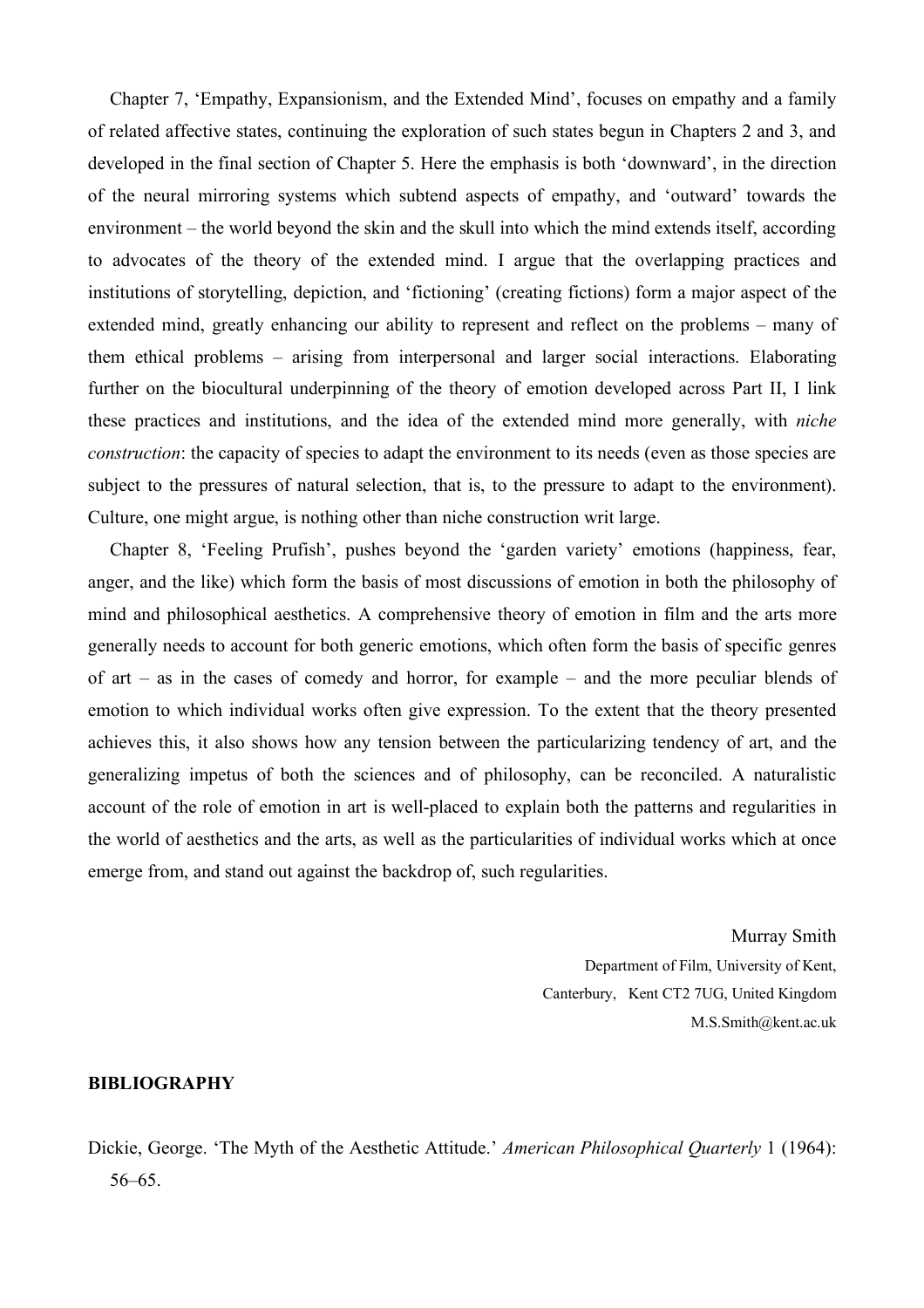Levinson, Jerrold. 'FACT is a Fact of Both Art and Life.' *Projections* 12 (2018): 60–70.

- Nanay, Bence. 'Précis of Aesthetics as *Philosophy of Perception*.' *Estetika: The Central European Journal of Aesthetics* 56 (2019): x.
- Schellekens, Elisabeth. 'Is Psychology Relevant to Aesthetics? Some Comments on Nanay's *Aesthetics as Philosophy of Perception* and Smith's *Film, Art, and the Third Culture*.' *Estetika: The Central European Journal of Aesthetics* 56 (2019): xxx.
- Smith, Murray. *Film, Art, and the Third Culture: A Naturalized Aesthetics of Film*. Oxford: Oxford University Press, 2017.
- Snow, C. P. 'The Two Cultures: A Second Look.' 1963. In *The Two Cultures*, 53–100. Cambridge: Cambridge University Press, 1998.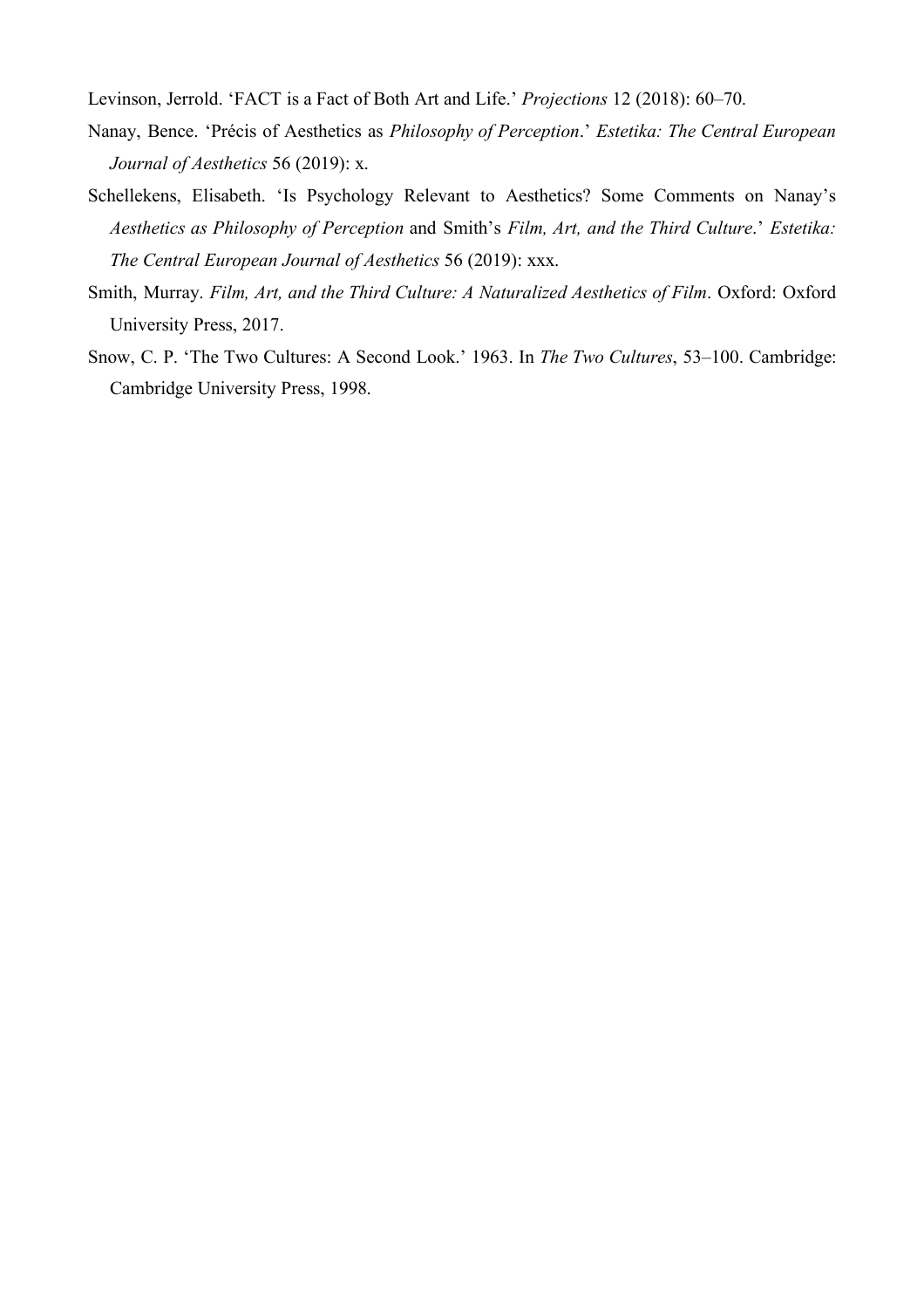#### **PROUST WASN'T A NEUROSCIENTIST**

#### *MURRAY SMITH*

Bence Nanay and I can count ourselves lucky, at least three times over, in relation to the symposium published here. We were fortunate first of all, and above all, to find two expert and generous commentators in Sherri Irvin and Elisabeth Schellekens. Our next wave of luck came with the acceptance of the panel by the BSA conference committee, chaired by David Davies and Dawn Wilson. Fortune favoured us a third time with the invitation to publish the papers from the symposium in *Estetika*; our thanks to Hanne Appelqvist for giving her blessing to the plan as the incoming editor of the journal. .

Turning now to the issues raised by our commentators: in her commentary, Irvin recognises the centrality of the triangulation model to the project advanced in *FACT* – the effort to co-ordinate evidence from introspection and phenomenal reflection, psychology, and neuroscience in the study of the mind in general, and in relation to aesthetics and aesthetic experience in particular. In commenting on the model and the book, Irvin points to a number of ways in which we share common ground. In agreement with both Irvin and Schellekens – and indeed I believe with Nanay – I take the clarification and explanation of aesthetic experience to be central to the enterprise of philosophical aesthetics. Irvin also registers the 'anti-reductivist flavour' of *FACT*, notwithstanding the seriousness with which I take (neuro)science.<sup>13</sup> One way in which this is manifest, as Irvin notes, <sup>14</sup> is in my concern with the overreaching and 'over-interpretation' widespread in cognitive neuroscience, where very bold claims and speculative edifices are built on the basis of preliminary and often very limited neural evidence. The most sustained critique of this tendency is to be found in Chapter 2 of *FACT*, where I coin the expression 'neural behaviourism' to describe and refer to that strain of neuroscience which treats neurophysiological evidence as if it speaks for itself – as if it is meaningful *without* being intermapped onto evidence from experience and psychological theory.

But Irvin has doubts about the the level of confidence that I place in neuroscience (or at least the neuroscience currently available to us): the findings of contemporary neuroscience, she states, 'tend to be pretty primitive' and 'coarse-grained'.<sup>15</sup> More specifically and more fundamentally, Irvin challenges my view that there is an 'interdependence' among the three types or levels of evidence

14 Ibid., x.<br>15 Ibid., x.

 $\overline{a}$ 

Ibid., x.

<sup>13</sup> Sherri Irvin, 'The Nature of Aesthetic Experience and the Role of the Sciences in Aesthetic Theorizing:

Remarks on the Work of Nanay And Smith', *Estetika: The Central European Journal of Aesthetics* 56 (2019): xxx.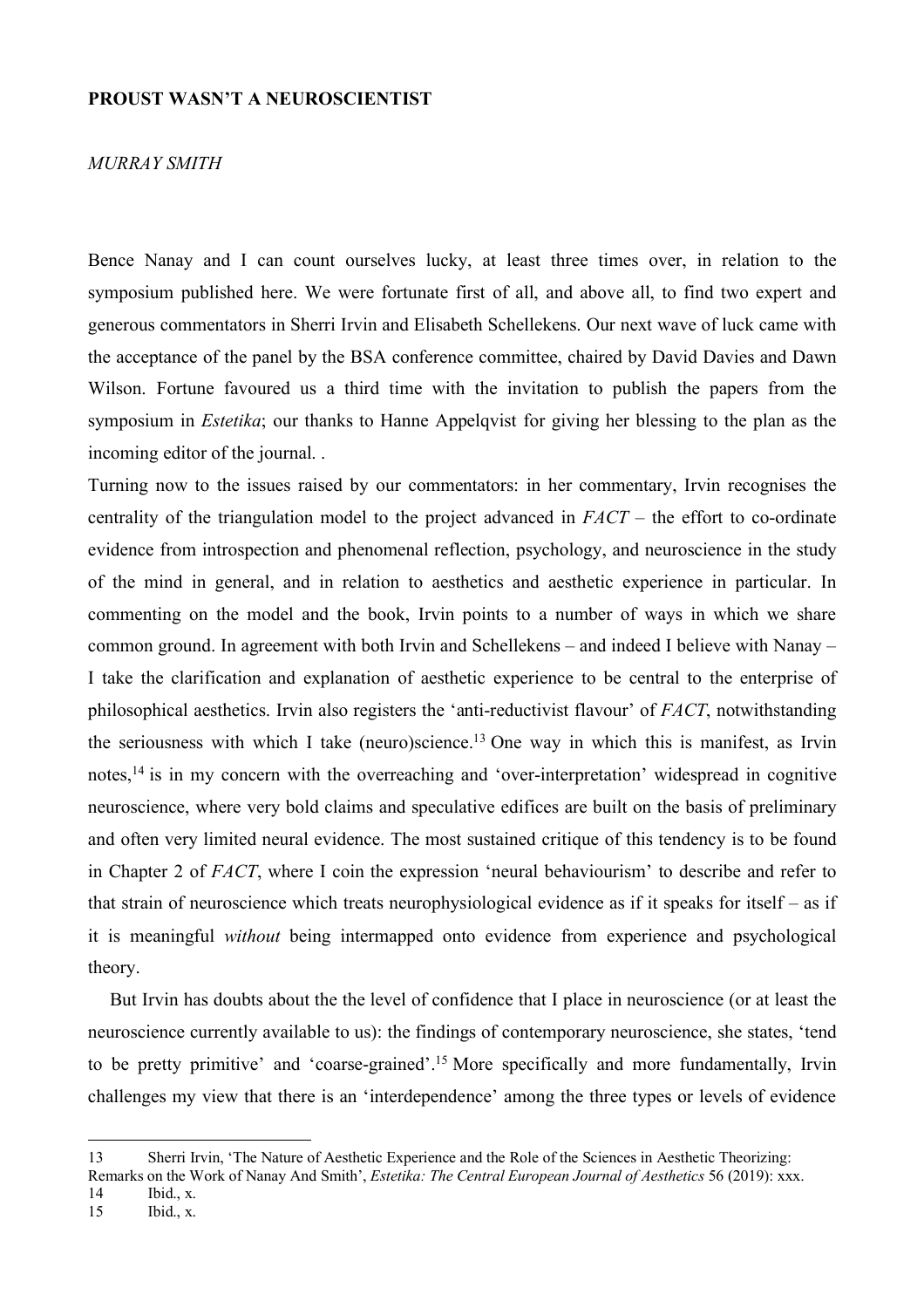which makes it impossible to hierarchize their significance. She argues that, at least with respect to aesthetic experience, there is an asymmetry among the levels which makes phenomenological evidence – the evidence of experience itself – the most significant kind of evidence available to us. She holds this because 'when it comes to art and aesthetic experience, the phenomenological is irreducibly not just one of the legitimate targets of our interest, but the primary one'.<sup>16</sup> Irvin also contends that, so long as we hold that mental properties supervene on neural properties, psychological evidence takes priority over neural evidence. I'll return to the topic of supervenience shortly. But the immediate point to take stock of is that, on Irvin's view, in contrast to mine, there is a clear hierarchy among the three types of evidence ingredient to triangulation, in which phenomenology is at the top and neurophysiology at the bottom (neural evidence is 'subservient' to the other kinds of evidence).<sup>17</sup>

Note, however, that there appears to be a strong and a weak version of Irvin's objection to the role of neuroscience in aesthetics. Certain passages in her commentary imply that the problem is (or might be) that neuroscience is too early in its development as a science either to make much of a contribution, or for us to know whether it might make such a contribution, to our understanding of aesthetic experience: 'the suggestion that the three levels exist in "a tail-chasing form of interdependence" strikes me as premature: the present coarse-grained state of much neuroscientific knowledge doesn't permit it to have a very robust explanatory role. It remains to be seen whether the apparent primacy of the experiential level will recede as the underlying neuroscience becomes more sophisticated.'<sup>18</sup> Other passages imply a stronger, more conceptual objection, based on the fact that both our experiences and our psychological capacities supervene on neural states and processes. Given this, Irvin argues, 'the prospect of neurophysiological data making an independent contribution to aesthetic theorizing, even once the science is far more advanced' is in doubt.<sup>19</sup>

Here it is important to introduce two rejoinders to the strong version of Irvin's objection. The first concerns the peculiar status and role of experiential evidence in the model of triangulation advanced by *FACT*. Such experience, I argue, plays a dual role in theories of aesthetic experience: it functions as both *explanandum* and *explanans*. <sup>20</sup> How can that be? As Irvin stresses, our aesthetic experience – whether of artworks, natural phenomena, or the facets of everyday experience – is the very thing which theories of aesthetic experience seek *to explain*. But I contend that, additionally, what we have to say about aesthetic experience – the way it feels to us; the way we characterise it – plays a role in our *explanations of* such experience. This is one of the peculiarities of the science of

<sup>16</sup> Ibid., x.

<sup>17</sup> Ibid., x.

<sup>18</sup> Ibid., x.

<sup>19</sup> Ibid., x.

<sup>20</sup> Murray Smith, *Film, Art, and the Third Culture: A Naturalized Aesthetics of Film* (Oxford: Oxford University Press, 2017), 62.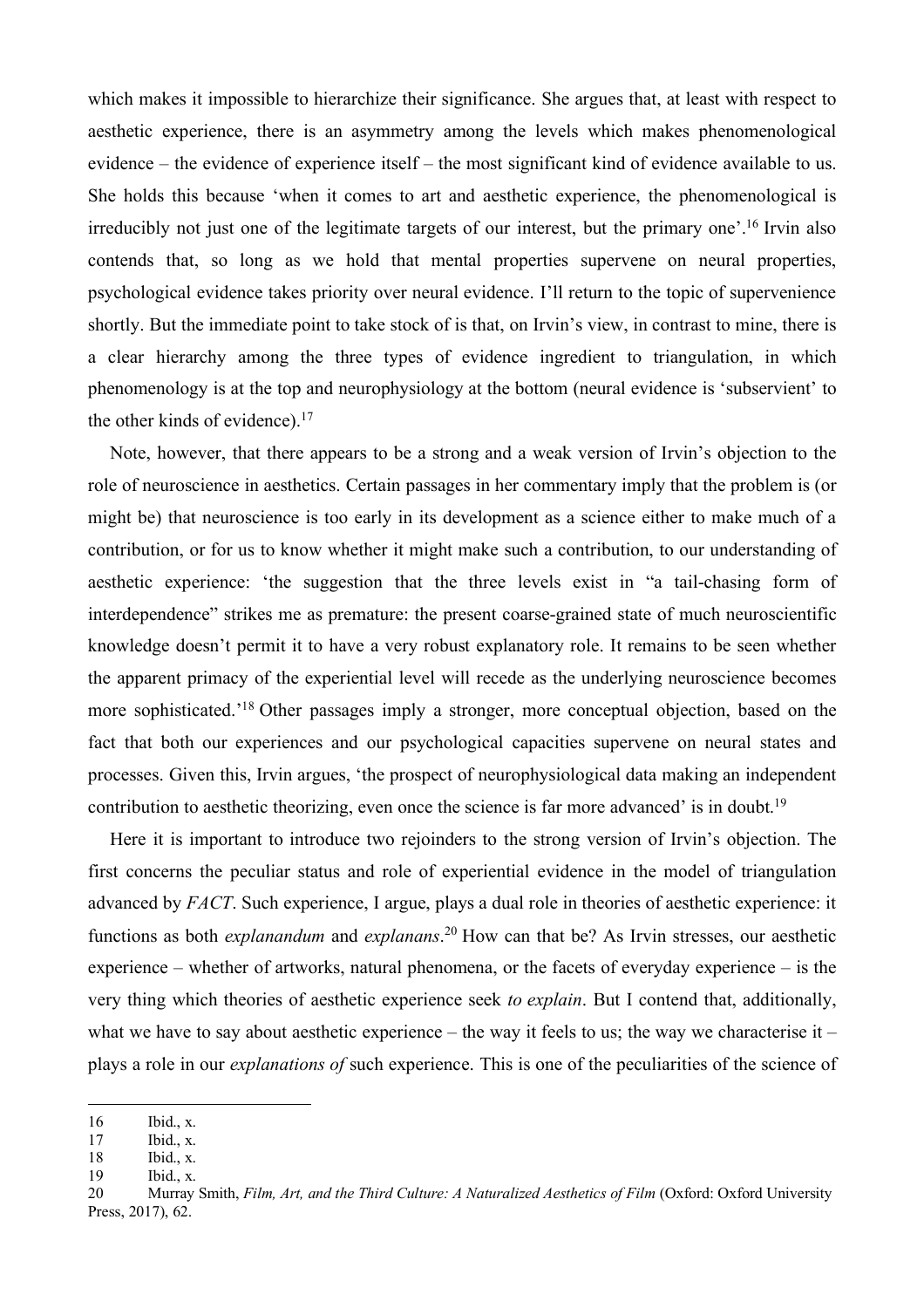the mind which marks it off from all other domains of science, where the pursuit of the 'view from nowhere' is an appropriate governing ideal. That ideal of course has an important place in the cognitive sciences as well. But unless we take the stance that the 'view from somewhere' – the data of first-personal experience – is entirely epiphenomenal, and perhaps even if we do take that stance, experiential evidence is bound to figure in our explanations, even if such evidence is defeasible.

To take one example from *FACT*: according to the orthodox theory of suspense, suspense arises when in engaging with an unfolding sequence of events, we hope for certain outcomes, fear for others, and crucially, lack knowledge of the outcome. But this gives rise to the problem of 'anomalous suspense'<sup>21</sup> – the apparent experience of suspense in contexts where we do know the outcome of the narrative in question (either because it is a well-known real-world narrative, or because of repeated engagements with specific fictional narratives). Various solutions to this problem are possible, some of which hold that the emotion we experience in such contexts really is suspense. But if we wish to defend the idea that suspense *is* or *can be* experienced where we already know the outcome of a narrative, experiential evidence will be relevant. Thus when my body tightens up at the prospect of the hijacking of the flight depicted in *United 93*, and it feels to me like I am experiencing suspense in relation to that possible event, that counts as one form of evidence in favour of the hypothesis that I am experiencing suspense.

We need to be careful here with regard to what the evidence of experience is evidence *of* – what exactly is the explanandum? There are two candidates: our experience itself, and the psychological capacity associated with the experience. Can our experience be evidence of our experience? There is something worryingly circular about that thought. Our experience (*qua* experience) just is constitutive of what we want to explain, and in that sense, we can't be wrong about our experience. But we can be mistaken about the psychological skill or capacity the exercise of which creates the experience. As I note in *FACT*, our ordinary experience gives us the impression that our visual system affords us a uniformly coloured and detailed visual field. But as research on peripheral vision and on inattentional and change blindness shows, it doesn't!<sup>22</sup> (The same may be true of suspense; our experience of what feels like suspense in anomalous cases, like those noted above, may be misleading; the jury is out.) Thus it is cogent to think of our visual experience as evidence for our skills – misleading evidence, as it turns out in this case – in a way that it isn't cogent to think experience as evidence of experience.

My second response to the strong version of Irvin's objection focusses on the role of supervenience. Irvin and I are in agreement 'that the phenomenological and the functional/cognitive

<sup>21</sup> Richard Gerrig, *Experiencing Narrative Worlds: On the Psychological Activities of Reading* (New Haven, CT: Yale University Press, 1993).

<sup>22</sup> Smith, *Film, Art, and the Third Culture*, 61, 235nn11–13.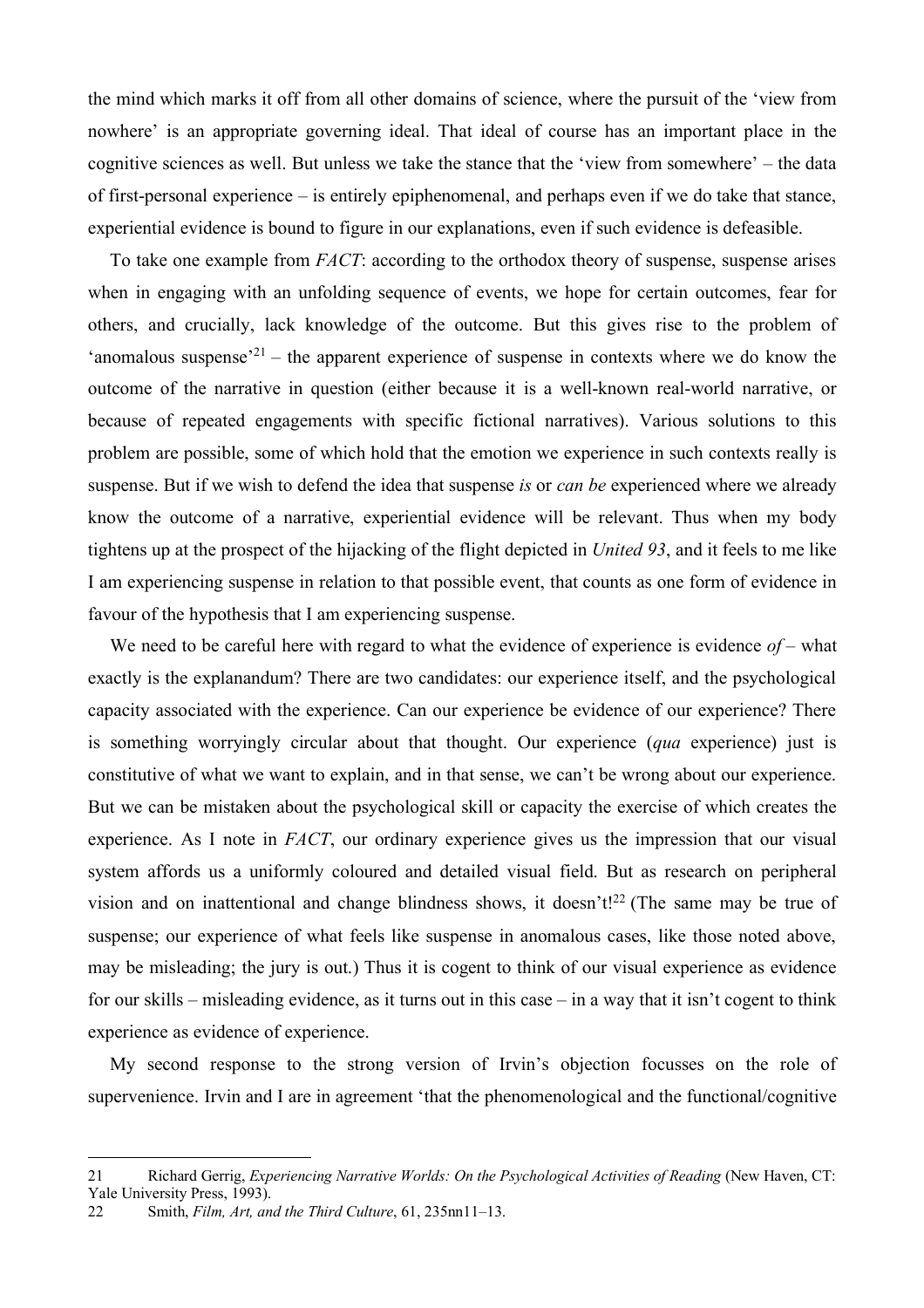supervene on the physiological'.<sup>23</sup> But we differ on the significance of this relationship. While I grant that there is an ontological hierarchy among the levels,  $24$  I insist on two further points. First, that the more basic level of neurophysiology in the ontological hierarchy should not lead us to make any fallacious inferences about the (ir)reality of psychological states or conscious experiences: the ontological hierarchy gives us no reason to think that the mind in general or consciousness in particular are any less real than the brain states on which they supervene. Although Irvin does not address this point, I am confident that here, too, we are in agreement.

Where there is a difference, if not a disagreement, between us concerns the nature of triangulation. At least by implication, Irvin treats triangulation as an ontological claim; that is what the supervenience relation describes. But I frame triangulation in *methodological* terms: 'no item within these bodies of evidence is insulated from revision or rejection – so elimination of even longestablished, cherished beliefs and theories is certainly possible. In addition, no straightforward methodological hierarchy among the three levels of analysis is established: no one of the three types of evidence necessarily overrules the others.'<sup>25</sup> The idea here is that, in our search for an understanding of the mind and of aesthetic experience, we can begin with evidence of any type – experiential, functional, neural – as all of them will (or at least can) lead us into the space of explanation, where any given piece of evidence may intersect with any other. I grant that, given supervenience, differences at the base level of the brain may not manifest in differences at the supervening level of the mind; but of course they can and often do, and that is all that is necessary to 'license' attention to neural evidence from a methodological point of view. The example of mirror neurons is telling in this respect: mirror neurons were initially discovered by accident when the neuroscientists involved were running experiments designed to test for a quite different set of hypotheses about brain function in macaque monkeys.<sup>26</sup> But once this unexpected and anomalous neural data was on the table, hypotheses about the functional and experiential states it might be underpinning could be (and were) framed. Note that this is why I precisely don't claim that 'neurophysiological data [makes] an *independent* contribution to aesthetic theorizing',<sup>27</sup> but rather that it exists in a relation of *inter*dependence with functional and experiential states. This interdependence claim cuts both ways as far as neuroscience is concerned – neural evidence is given a significant role, but it degenerates into meaningless 'neurobabble' if cut loose from experiential and functional evidence and interpretation.

One might also make this methodological point in epistemological terms: triangulation bears upon how we gain knowledge of the mind – how we discover its mechanisms, processes, and other

<sup>23</sup> Irvin, 'Nature of Aesthetic Experience', x.<br>24 Smith. Film. Art. and the Third Culture. 23

<sup>24</sup> Smith, *Film, Art, and the Third Culture*, 234n6.

<sup>25</sup> Ibid., 60.

<sup>26</sup> Ibid., 64–65.

<sup>27</sup> Irvin, 'Nature of Aesthetic Experience', x (my emphasis).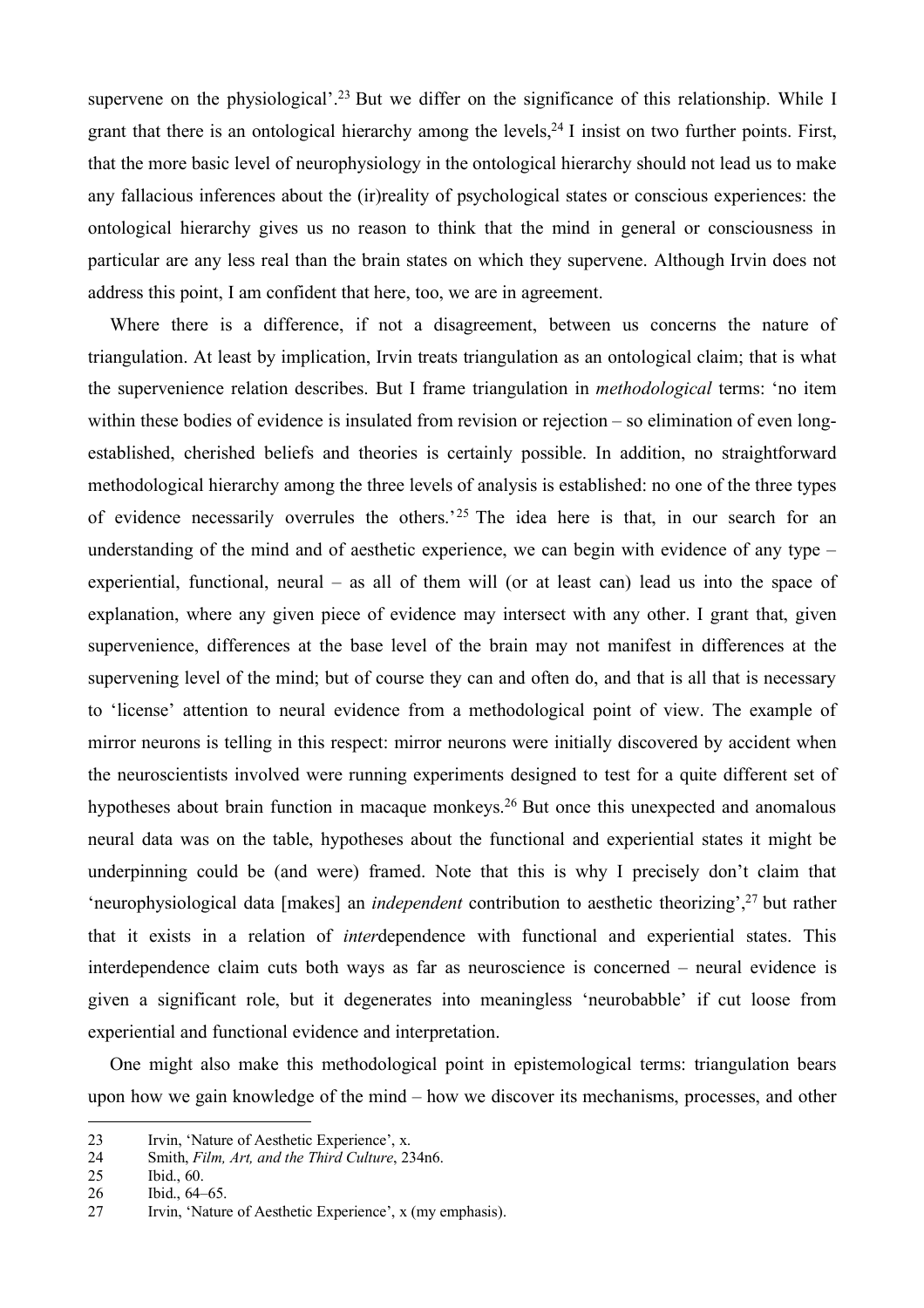characteristics. It leaves the ontological hierarchy, described by the supervenience relation, intact. Ontologically, a tiger is a tiger because of its genetic make up; but we get to *know* if a tiger is a tiger by looking at its observable features and behaviour. What cuts ice epistemically may be ontologically blunt.

What more can be said in support of the methodological and epistemological value of triangulation in general, and the neural level of evidence embedded within it in particular? In a striking passage which resonates strongly with those trends in contemporary philosophy of mind which accord substantial weight to the body and the brain – such as embodied and 4EA accounts of the mind – Darwin recorded the following thought in one of his notebooks:

To study Metaphysic, as they have always been studied, appears to me to be like puzzling at Astronomy without Mechanics. – Experience shows the problem of the mind cannot be solved by attacking the citadel itself. – The mind is a function of the body. – We must bring some stable foundation to argue from.<sup>28</sup>

We might consider Darwin's idea here in connection with the literature on *biological motion*. It is now well-established within perceptual psychology that our minds are adapted to detecting the distinctive contours and rhythms of biological motion, as it is manifest in the movement of humans and other animal species. Among the possible forms of motion, biological motion is quite distinctive, and quite different from the artificial, technologically-enhanced forms of motion we humans have invented. (Of course, it is a racing certainty that some future technologies will emulate biological motion, for various purposes.) And the distinctiveness of biological motion is ineluctably tied up with – one might even say constituted by – the bodily forms of animals. Darwin is inviting us to make the leap and accept that the mind, just as surely if rather more subtlety, is tied up with the form of the body and the brain (the brain being nothing other than a particularly intricate part of the body): 'The mind is a function of the body.' John Searle, Patricia and Paul Churchland, and a great many other contemporary philosophers of mind would agree. Searle, for example, has argued that 'the brain is a biological organ, like any other, and consciousness is as much a biological process as digestion or photosynthesis'.<sup>29</sup> The mind cannot be understood without an understanding of its architecture, and the architecture of the mind depends at least in part on the architecture of the brain (or the brain-and-body). We can speak not only of biological motion, but of *biological cognition*.

<sup>28</sup> Charles Darwin, *Charles Darwin's Notebooks, 1836–1844: Geology, Transmutation of Species, Metaphysical Enquiries*, ed. Paul H. Barrett et al. (Cambridge: Cambridge University Press, 1987), Notebook N, 564; quoted in Smith, *Film, Art, and the Third Culture*, 57, 64.

<sup>29</sup> John R. Searle, 'Consciousness and the Philosophers', review of *The Conscious Mind: In Search of a Fundamental Theory*, by David J. Chalmers, *New York Review of Books*, 6 March 1997, 50.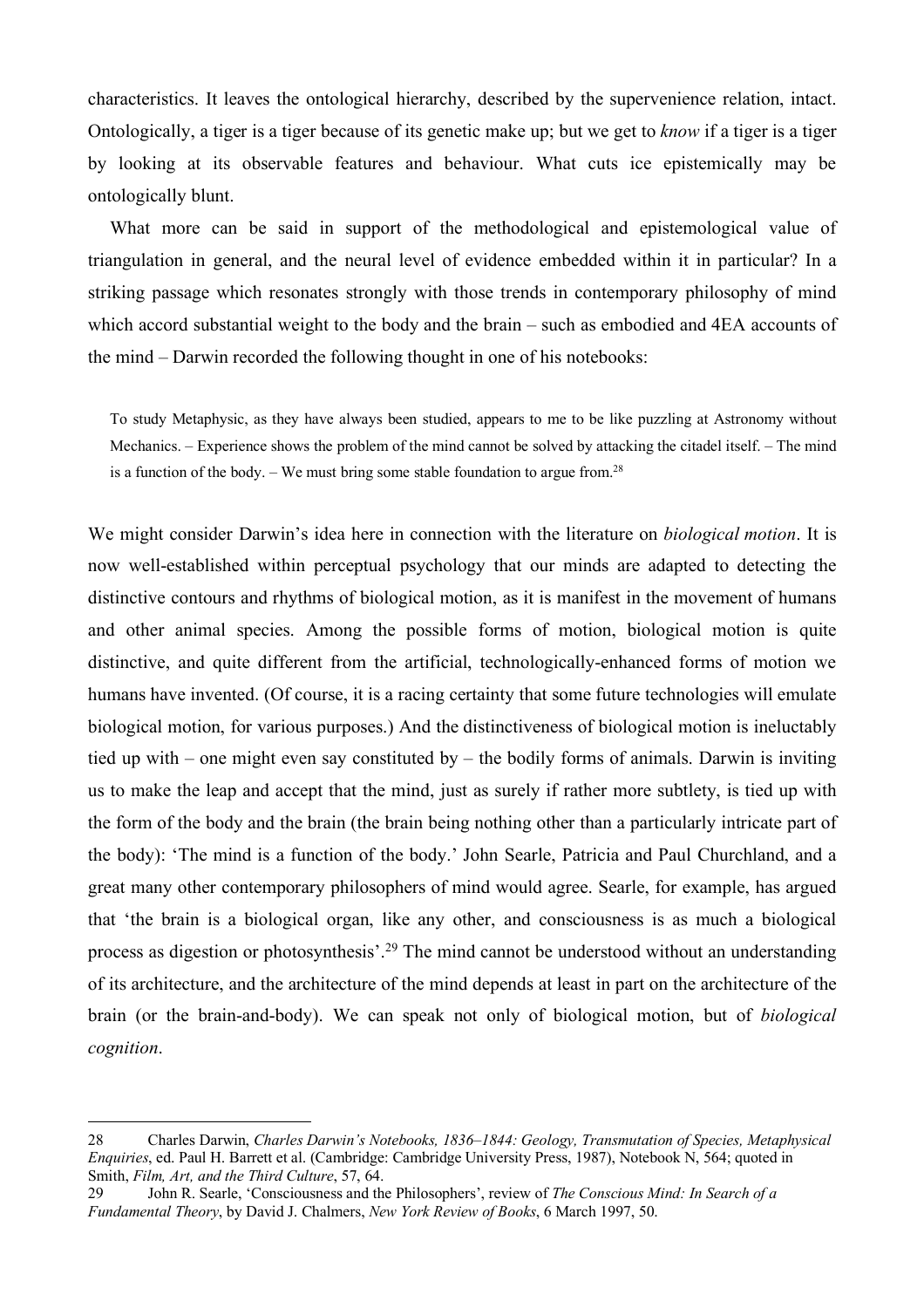On this view, the brain is the vehicle of biology, the organ that evolved in the human species in such a way as to create a behavioural and cognitive gulf between *homo sapiens* and all other species. But we should not take talk of biological cognition to exclude culture as another shaping force in human cognition. As I argue in Chapter 6, phylogenetically speaking, culture emerged from our biology and then developed as as an additional domain in which human cognition is forged, in tandem with underlying biological processes; according to one version of this view, human evolution has occurred through 'gene-meme co-evolution'.<sup>30</sup> From an ontogenetic and development point of view, the psychology we are left with must be understood in *biocultural* terms; talk of 'biological cognition' is not intended to deny or obscure the importance of culture in cognition.<sup>31</sup> Culturally-shaped cognition is to biological cognition as artefactual motion is to biological motion: both artefactual motion and cultural cognition build on affordances in their respective domains, for movement in the physical world and thought in the space of biological cognition.

Schellekens, like Irvin, puts the nature of aesthetic experience at the centre of her response, recognising the centrality of the issue to both *FACT* and *Aesthetics as Philosophy of Perception*. She notes that both books are concerned with what is 'phenomenologically distinct about aesthetic experience', <sup>32</sup> arguing that this is a crucial litmus test for any naturalistic account, since (Schellekens contends) naturalism tends to be reductive, erasing the very distinctiveness that it must capture and explain in order to succeed. Irvin, as we have seen, remarks on the efforts I make to resist such reduction, giving rise to the 'anti-reductivist' aroma of *FACT*. Schellekens captures my characterisation of aesthetic experience very effectively, drawing on the term *retrospection* to evoke both the idea of 'savouring' rather than merely having an experience, and to point to the *complex temporality* and *reflexive intentionality* implied by this conception of aesthetic experience. 'This "savouring" or "retrospection",' Schellekens writes,

combines a whole host of states and abilities both in what we might call its production, its phenomenology and its aftermath. It is not only reflective and emotionally laden, it is also self-reflective and affectively enjoyed *as* reflection or retrospection. We have an experience, and at the same time an experience of that experience: aesthetic experiences are enjoyed, felt and retrospected upon in a special way *qua* objects of a special form of selfconsciousness which is distinctive of aesthetic attention.<sup>33</sup>

<sup>30</sup> Robert Boyd and Peter J. Richerson, *Not by Genes Alone: How Culture Transformed Human Evolution* (Chicago: University of Chicago Press, 2005).

<sup>31</sup> Consider, for example, the case of sociomoral disgust alluded to in my '*Film, Art, and the Third Culture* – Précis', *Estetika: The Central European Journal of Aesthetics* 56 (2019): x.

<sup>32</sup> Elisabeth Schellekens, 'Is Psychology Relevant to Aesthetics? Some Comments on Nanay's *Aesthetics as Philosophy of Perception* and Smith's *Film, Art, and the Third Culture*', *Estetika: The Central European Journal of Aesthetics* 56 (2019): x, also x.

<sup>33</sup> Ibid. x. Chapter 7 emphasizes the retrospective dimension of aesthetic experience, especially as it bears on empathy (Smith, *Film, Art, and the Third Culture*, 196–97). There may also be a connection between the retrospective aspect of aesthetic experience and the 'lingering effect' of such experience, as discussed by Nanay and Schellekens. See Bence Nanay, *Aesthetics as Philosophy of Perception* (Oxford: Oxford University Press, 2016), 16–17; Schellekens, 'Is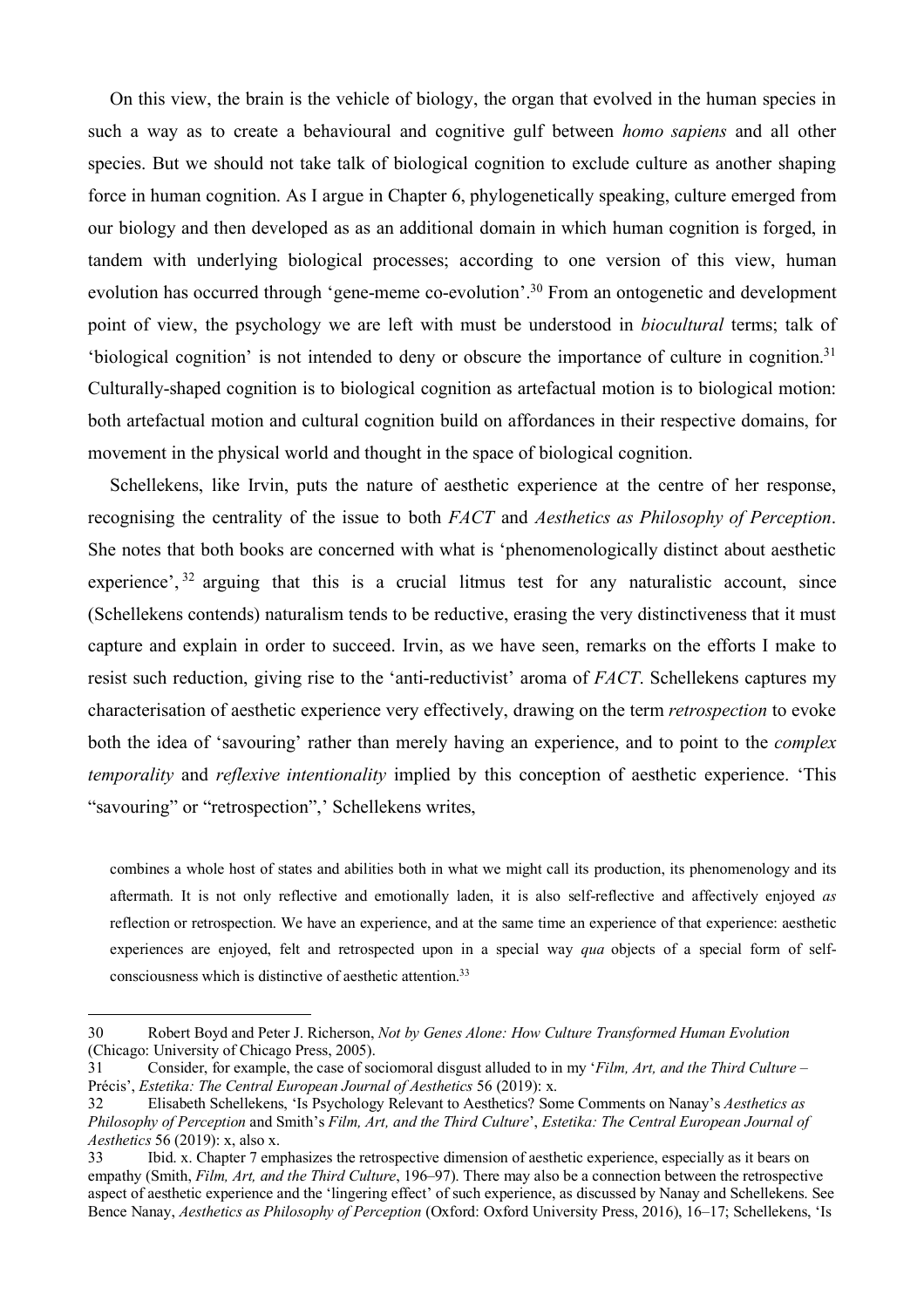In her commentary, Irvin sounds a note of dissent – or least notes an important qualification – on this topic, to the effect that 'savouring does not necessarily imply enjoyment, but it does imply really tasting as opposed to just absently swallowing'.<sup>34</sup> While the pleasurable character of aesthetic experiences of which Schellekens writes – such experiences are 'enjoyed' – appears to have a kind of normative weight, neutral or negative aesthetic experiences are surely not only possible, but part of the landscape of actual aesthetic experience. True, we ought to seek positive aesthetic experiences, but often enough they fail or disappoint. Likewise we ought to seek the right and the good – but things don't always work out that way. 'Disvalue' is an aspect of both ethics and aesthetics.<sup>35</sup> So what is basic to aesthetic experience in this respect is keen and self-conscious attention to the quality of the experience, however pleasurable or otherwise the experience turns out to be.

Schellekens's description, taken alongside Irvin's qualification, captures very well the *kind* of aesthetic experience I strive to theorize in *FACT*. <sup>36</sup> But Schellekens worries, if I can pursue the metaphor introduced by Irvin, that all may not be well underneath the aroma and the flavour of the account. The description of the phenomenon to be explained – aesthetic experience – may be attractive; the naturalistic theory advanced to explain it is greeted more cautiously. Schellekens worries in particular that I am 'trying to fit too much into the account of what is supposed to be our distinctly aesthetic phenomenology'.<sup>37</sup> I take it that Schellekens's worry here arises from the very 'thickness' of the thick explanation that, as we have seen, she rightly adduces goes hand in hand with the methodology of triangulation. If everything from neural networks and mental modules to selection pressures and evolutionary niches to affect programs and extended minds goes into the theoretical mix, what hope is there that the intricate structure of retrospection is going to survive, let alone be discerned and explained?

Here again it is important to hang on to the explanandum–explanans distinction. The introduction of those items which seem most alien to descriptions and explanations of aesthetic experience, including neuroscientific evidence, reference to subpersonal mechanisms and processes, as well as the adaptive unconscious and implicit bias, play their role in the engine room of explanation. They bear upon what Schellekens refers to in the quotation above as the 'production'

Psychology Relevant to Aesthetics?', x; Bence Nanay, 'Responses to Irvin and Schellekens', *Estetika: The Central European Journal of Aesthetics* 56 (2019): x.

<sup>34</sup> Irvin, 'Nature of Aesthetic Experience', x.

<sup>35</sup> On this point, see my review of *Aesthetic Pursuits: Essays in the Philosophy of Art*, by Jerrold Levinson, *Philosophy* 93 (2018): 467–69.

<sup>36</sup> Paisley Livingston has queried whether the conception of aesthetic experience explored in *FACT* is, in fact, too narrow and too demanding. See Paisley Livingston, 'Questions about Aesthetic Experience', *Projections* 12 (2018): 71–75; and my response, *Projections* 12:2 (Winter 2018): 111–136.

<sup>37</sup> Schellekens, 'Is Psychology Relevant to Aesthetics?', x.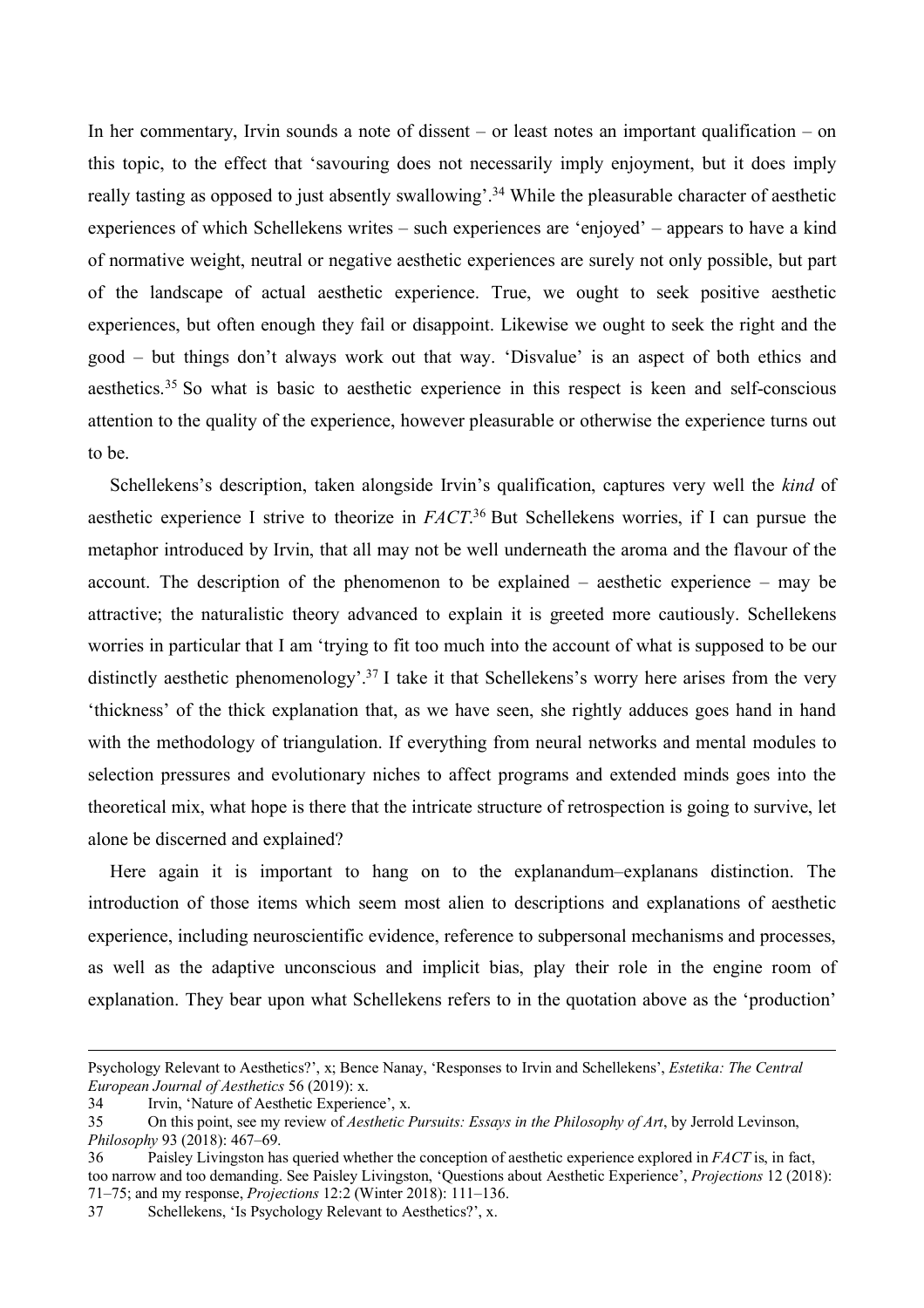of aesthetic experience. Generally speaking, none of these factors show up in our conscious experience, even if their consequences do; and so none are part of the content of aesthetic experience. 'Exactly what do we find behind the "door to the first-person perspective within a scientific approach to the mind"?' asks Schellekens.<sup>38</sup> We find, exactly, the contents of experience – what is available, with all its fallibility and fragility, to introspection and phenomenological reflection. The point is 'simply' that, to reiterate one that I make above in response to Irvin, such reflection is not only the *target of explanation*, but one type of evidence that we can marshal within the *explanation of* that very target phenomenon. It is easy to understand how, given this dual role, it might seem like I am cluttering up the space of aesthetic experience itself with a lot apparatus that doesn't belong there. That is why the explanandum–explanans distinction is so important in this context.

Relating my exploration of Edgar Reisz' *Heimat* to Nanay's treatment of certain works by Paul Klee, Schellekens suggests that these analyses may 'affect' our experience of the artworks concerned.<sup>39</sup> As far as *FACT* is concerned, however, *affecting* the appreciator's experience is not my primary goal. That's the job, in the first instance, of the artist via the artwork, and in the second, of the critic through their criticism of the work. As a theorist, I would substitute the word 'explain' for 'affect'; explanation, once again, is the name of the game in theory construction. I insist upon drawing firm lines between three roles we can play in relation to artworks, and the distinct activities playing these roles entail: *making* artworks is distinct from *appreciating* them, and both are distinct from *explaining* them. That is not to deny that there are points of connection and similarity; nor that the same individual can occupy these different roles with respect to the same artwork at different times; nor that at a very abstract level, all three activities might be absorbed into some supercategory (of all phenomena related to the aesthetic). The distinct activities of making, appreciating, and explaining also relate to Irvin's sceptical attitude to the relevance of neuroscience, when she argues that

we do not need to descend to the physiological level to make sense of [various examples examined in *Film, Art, and the Third Culture*]: as Smith notes, artists know how to manipulate audience attention and exploit unique features of the perceptual system in order to produce distinctive aesthetic effects, and their knowledge is derived not from neurophysiology but from careful observation of how certain kinds of effects captured on film are productive of particular kinds of experience.<sup>40</sup>

<sup>38</sup> Schellekens, 'Is Psychology Relevant to Aesthetics?', x, citing Smith, *Film, Art, and the Third Culture*, 117.

<sup>39</sup> Schellekens, 'Is Psychology Relevant to Aesthetics?', x.

<sup>40</sup> Ibid., x.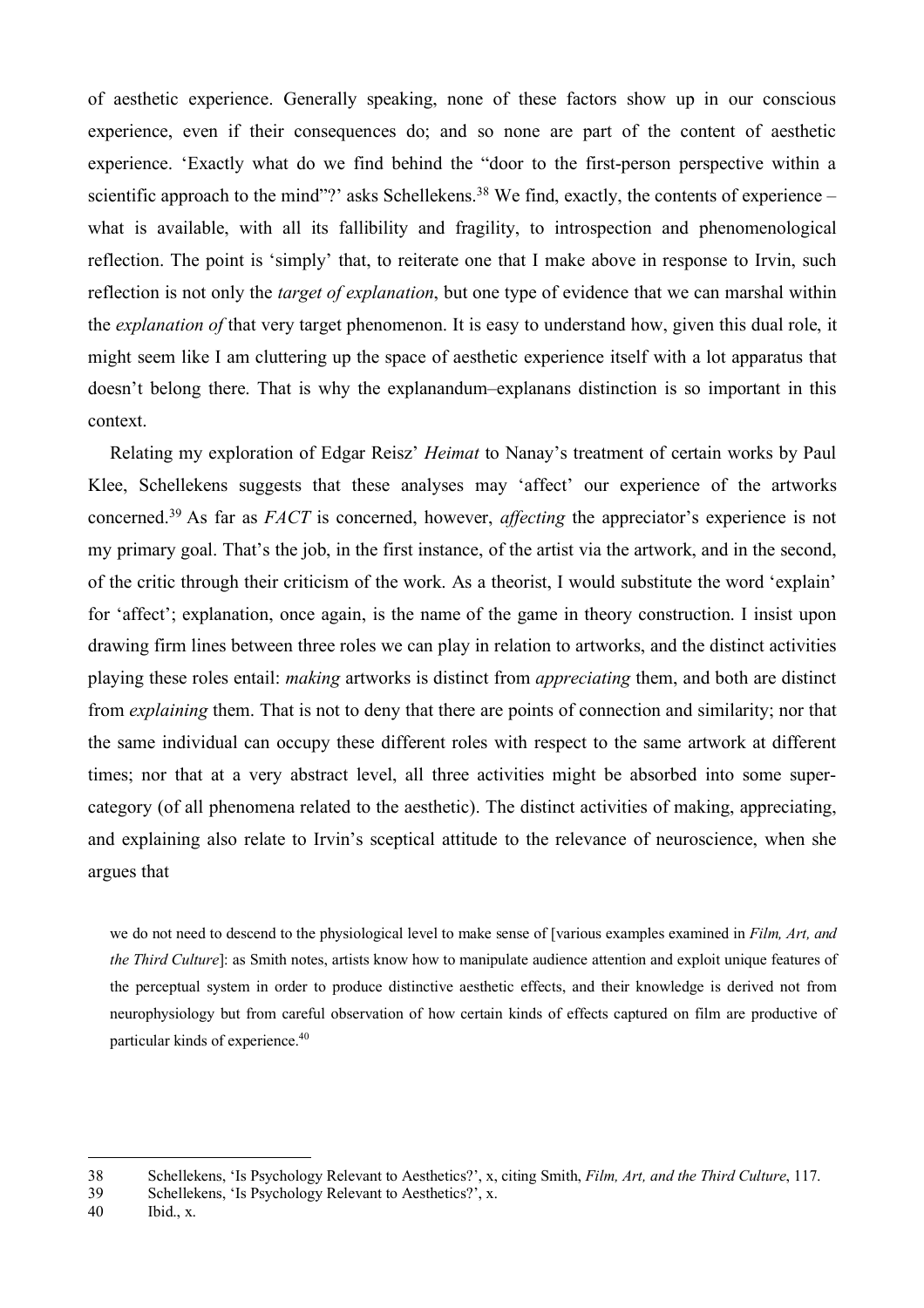As far as the activity of the artist is concerned, I agree. That is why Proust was *not* a neuroscientist.<sup>41</sup> But the theorist is engaged in a different activity, and that is why drawing on the findings of neuroscience – if not actually doing some neuroscience – takes on a relevance and justification for the theorist that it lacks for the artist.

So Proust wasn't a neuroscientist in the sense that he didn't need to draw upon neuroscience (or any scientific psychology) in order to create his works; nor do we need to appeal to neuroscience or scientific psychology in order to appreciate them. But if we want to *theorise* and *explain* why Proust's techniques and novels work as they do – and especially if we want to generate thick explanations – then neuroscience (and scientific psychology in general) will be a useful resource. Nonetheless, multi-levelled theories such as the one advanced in *FACT* do face a problem of *explanatory bloat* – if we can move sideways into context, as the advocates of thick description urge, and downwards into the physical structures subvening mental states and processes, as I contend by defending a parallel notion of thick explanation, where do we draw the line for what is to count as explanatorily relevant?

The problem of explanatory bloat calls for a principle of explanatory *relevance*. I can't offer one here; but I can suggest the outline of such a principle through an example from *FACT*. There I make the case that in shaping our responses towards the antagonist in *Saboteur*, through the mechanism of affective mimicry, 'an aspect of the biology of emotions is enlisted [by Hitchcock] in a cultural and political cause'.<sup>42</sup> And I offer this up as a prime case of thick explanation. But not, I hope, an indigestibly thick explanation. The explanation cuts a path across the biological and cultural levels, identifying a particular set of causal factors: Hitchcock intuitively understood – he was no more a neuroscientist than Proust – through his experience as a filmmaker, how the expressions and movements of performers affected audiences, as is evident from both his filmmaking practice and his reflections on his craft in interviews. And he was alert to the various constraints and pressures his films were subject to (including those of the Production Code Administration, World War II, and more broadly, the Hollywood system).

Schellekens also suggests that 'questions arise for anyone who seeks to both naturalize (and in that sense at least normalize) *and* customize the aesthetic at the same time'.<sup>43</sup> Earlier in the same passage she suggests that the alignment of naturalized aesthetics with scientific psychology might

<sup>41</sup> In *Proust Was a Neuroscientist* (Edinburgh: Canongate, 2011), Jonah Lehrer makes the case that many of the discoveries of cognitive neuroscience – for example with respect to memory, language, and visual perception – were prefigured in the work of artists such as Marcel Proust, Gertrude Stein, and Paul Cézanne. I have no objection to the rhetorical conceit of Lehrer's title: that artists convey in artistic form an understanding of aspects of the human mind, and that often psychology confirms the wisdom of the arts. But we need to be wary of collapsing the very different kinds of enquiry and knowledge afforded by the arts and sciences. Proust illuminated the mind, but his path to that illumination wasn't via the scientific study of the brain – as Lehrer well knows, of course.

<sup>42</sup> Smith, *Film, Art, and the Third Culture*, 146.

Schellekens, 'Is Psychology Relevant to Aesthetics?', x.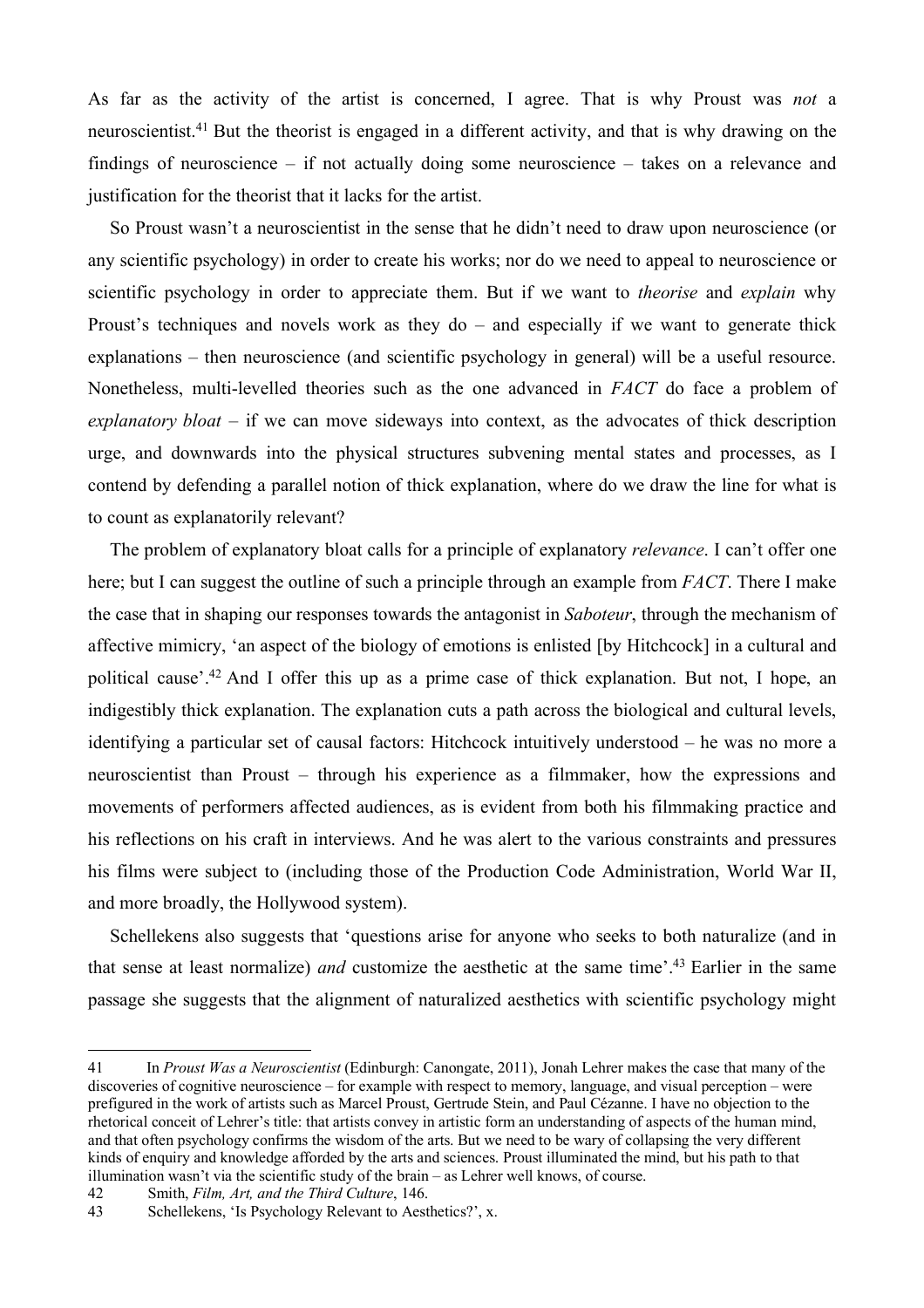be taken as an advantage, insofar as its 'explanations are grounded in information, facts, evidence, or data which in some sense apply across aesthetic agents, regardless of all the purely personal, idiosyncratic qualities which can make us such unreliable aesthetic judges'.<sup>44</sup> Schellekens' remarks on this topic resonate with the focus of Chapter 8, which seeks to reconcile the traditional emphasis on the particularity of art with the impetus towards generalization characteristic of scientific and philosophical theorizing. There I argue that the incompatibility between art and these explanatory enterprises is more perceived than real: a naturalistic theory of art can both reveal those recurrent patterns, widespread practices and shared experiences which are manifest in the aesthetic universe, while at the same time setting into relief the unique and particular aspects of individual artworks and other aesthetic objects. (Note that Nanay explores the presumed 'uniqueness' of artworks, the 'completely new and often very rewarding experiences' that they afford,<sup>45</sup> and the implications of such uniqueness for aesthetic evaluation in Chapter 6 of *Aesthetics as Philosophy of Perception*. He concludes, similarly, that the explanatory resources available in the philosophy of perception and vision science can shed light on uniqueness in the aesthetic domain.)

The same principle applies to the idiosyncrasy of individuals. Scientific psychology doesn't deny that individuals vary in a myriad of ways; indeed some branches of psychology – like personality psychology – focus on this very fact. Human variability – individual and cultural – is a feature of human existence which, one way or another, any scientific approach to human behaviour has to take into account. And so this recognition must have a place within a naturalized aesthetics. It is true that, when we assess the design features of an artwork, we are seeking to understand how the work draws on certain human capacities and existing knowledge in order to create a certain kind of experience. But it is no strike against the theory to admit that, where particular perceivers lack the appropriate background knowledge, or the perceptual or cognitive or emotional capacities, or the right disposition to engage with the work, then the qualia the work is designed to elicit will not emerge and the experience will not be had. In fact any other conclusion would be inconsistent with the scientific temper of naturalistic philosophy, since the background knowledge, the mental capacities, and the appropriate disposition are all causal preconditions for the work to work as it has been designed to work.<sup>46</sup> Both Nanay, in *Aesthetics and Philosophy of Perception*, and Todd Berliner, in his recent *Hollywood Aesthetic*, make the point via appeal to *expertise*. <sup>47</sup> Nanay draws on evidence to show that while the visual attention of experts ranges across the entire composition

<sup>44</sup> Ibid., x.<br>45 Nanav

Nanay, 'Précis', x.

<sup>46</sup> Nanay is similarly emphatic that engaging with the discoveries of the empirical sciences of mind – which is to say, adopting a naturalistic stance – compels us to take cultural variation in aesthetics seriously (ibid., x). In this sense naturalism is not only compatible with the recognition of variation; where the evidence is there, it pushes us in that direction.

<sup>47</sup> Todd Berliner, *Hollywood Aesthetic: Pleasure in American Cinema* (New York: Oxford University Press, 2017).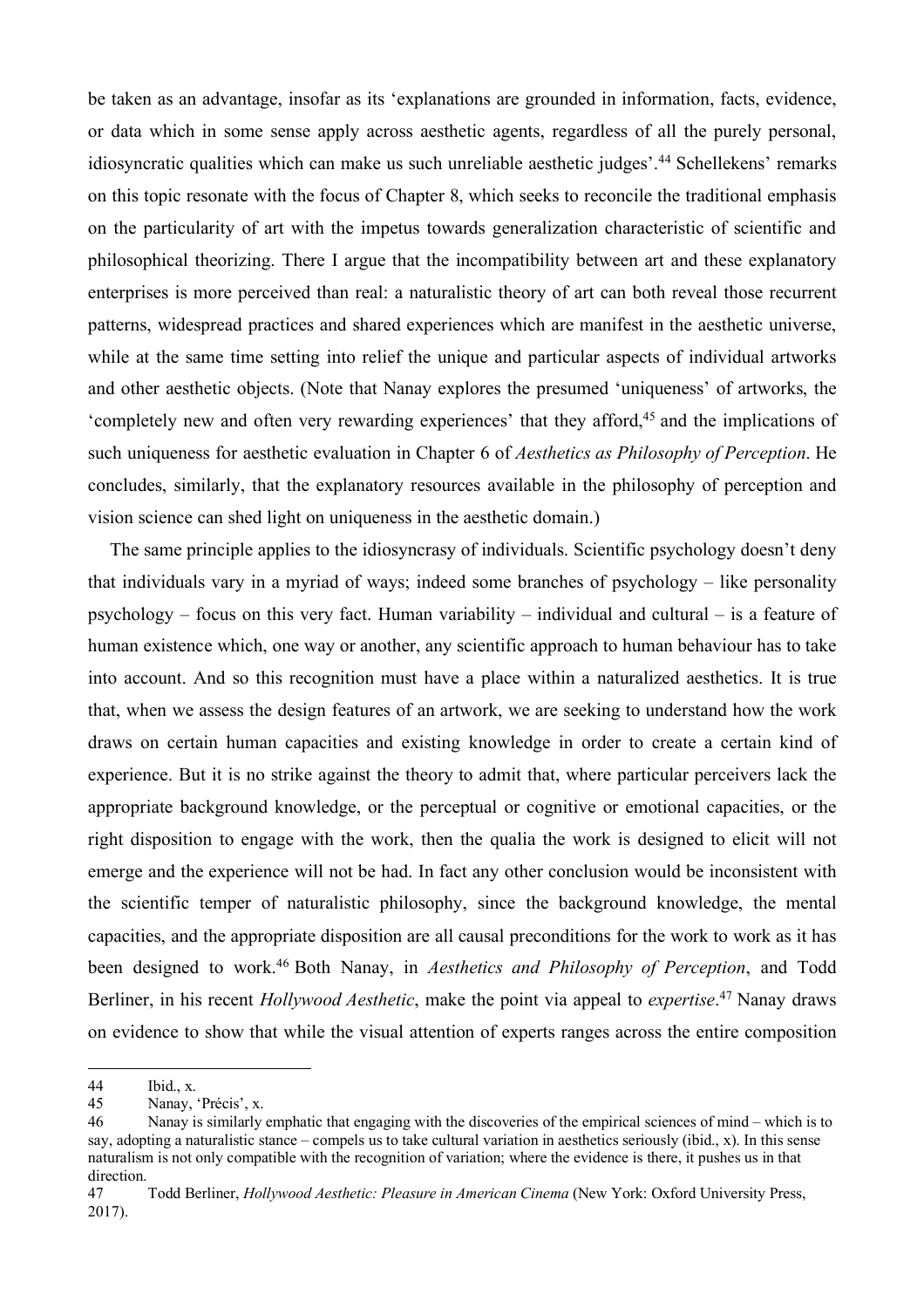of a depiction, lay viewers tend to restrict their attention to a focal object.<sup>48</sup> Berliner, meanwhile, notes that the ability of a viewer to appreciate properly and to find aesthetic pleasure in a film hinges on their level of expertise with the kind of film in question.<sup>49</sup> In the context of a tradition like Hollywood filmmaking, where seeking a wide audience is central to the practice, making works which accommodate viewers possessing different degrees of expertise is an important skill. But the crucial point here is that there is no tension between naturalism and the recognition of variability of response across individuals and groups.

> Murray Smith Department of Film, University of Kent, Canterbury, Kent CT2 7UG, United Kingdom M.S.Smith@kent.ac.uk

#### **BIBLIOGRAPHY**

- Berliner, Todd. *Hollywood Aesthetic: Pleasure in American Cinema*. New York: Oxford University Press, 2017.
- Boyd, Robert, and Peter J. Richerson. *Not by Genes Alone: How Culture Transformed Human Evolution*. Chicago: University of Chicago Press, 2005.
- Charles Darwin, *Charles Darwin's Notebooks, 1836–1844: Geology, Transmutation of Species, Metaphysical Enquiries*, ed. Paul H. Barrett, Peter J. Gautrey, Sandra Herbert, David Kohn, and Sydney Smith (Cambridge: Cambridge University Press, 1987).
- Gerrig, Richard. *Experiencing Narrative Worlds: On the Psychological Activities of Reading* (New Haven, CT: Yale University Press, 1993).
- Irvin, Sherri. 'The Nature of Aesthetic Experience and the Role of the Sciences in Aesthetic Theorizing: Remarks on the Work of Nanay And Smith.' *Estetika: The Central European Journal of Aesthetics* 56 (2019): xxx.

Lehrer, Jonah. *Proust Was a Neuroscientist*. Edinburgh: Canongate, 2011.

Livingston, Paisley. 'Questions about Aesthetic Experience.' *Projections* 12 (2018): 71–75.

Nanay, Bence. *Aesthetics as Philosophy of Perception*. Oxford: Oxford University Press, 2016.Nanay, Bence.

––––––. 'Précis of *Aesthetics as Philosophy of Perception*.' *Estetika: The Central European Journal of Aesthetics* 56 (2019): x.

<sup>48</sup> Nanay, *Aesthetics as Philosophy of Perception*, 26–27.

<sup>49</sup> Berliner, *Hollywood Aesthetic*, 192.